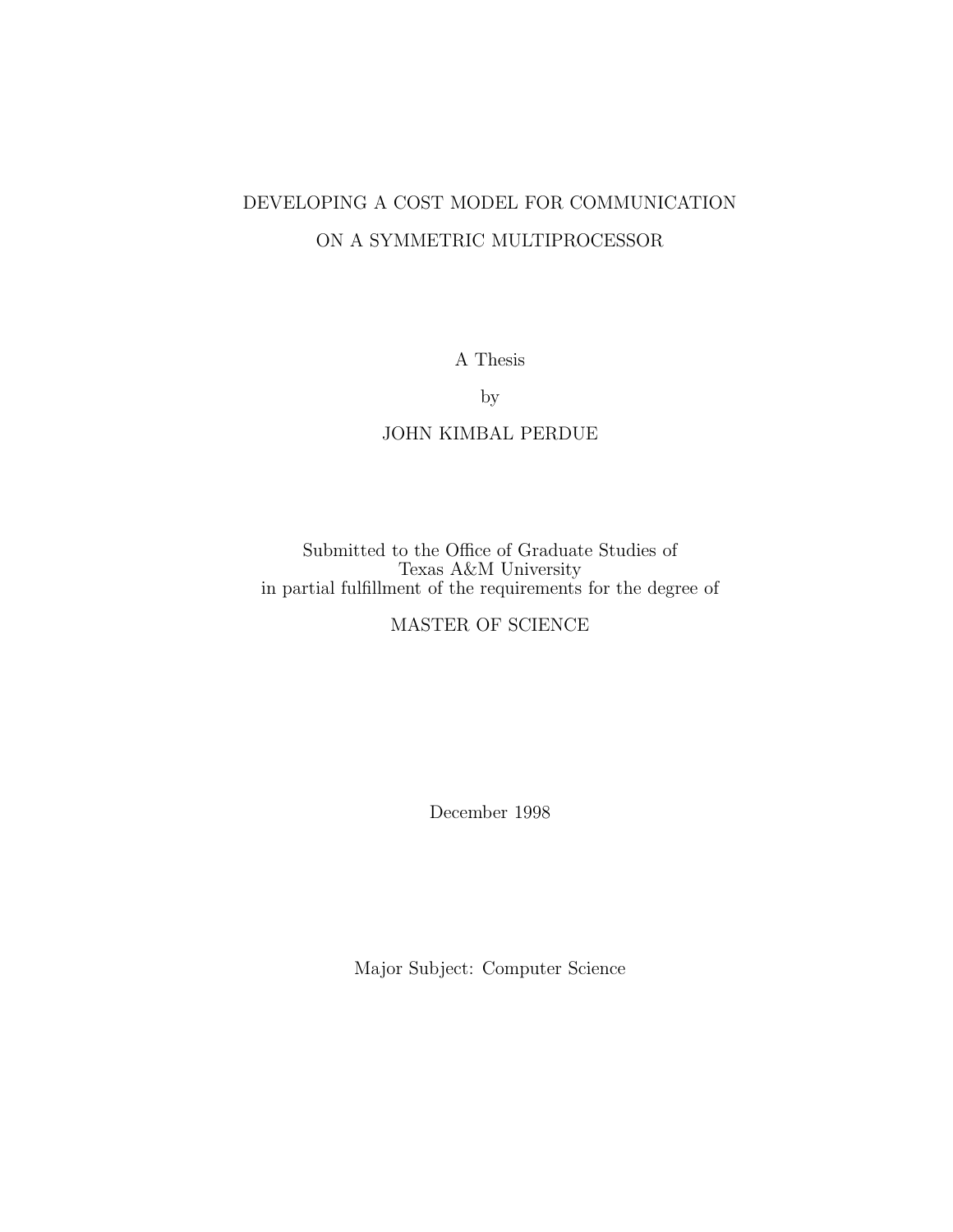# DEVELOPING A COST MODEL FOR COMMUNICATION ON A SYMMETRIC MULTIPROCESSOR

## A Thesis

by

## JOHN KIMBAL PERDUE

Submitted to Texas A&M University in partial fulfillment of the requirements for the degree of

## MASTER OF SCIENCE

Approved as to style and content by:

Nancy Amato (Chair of Committee)

Lawrence Rauchwerger (Member)

A.L. Narasimha Reddy (Member)

Wei Zhao (Head of Department)

December 1998

Major Subject: Computer Science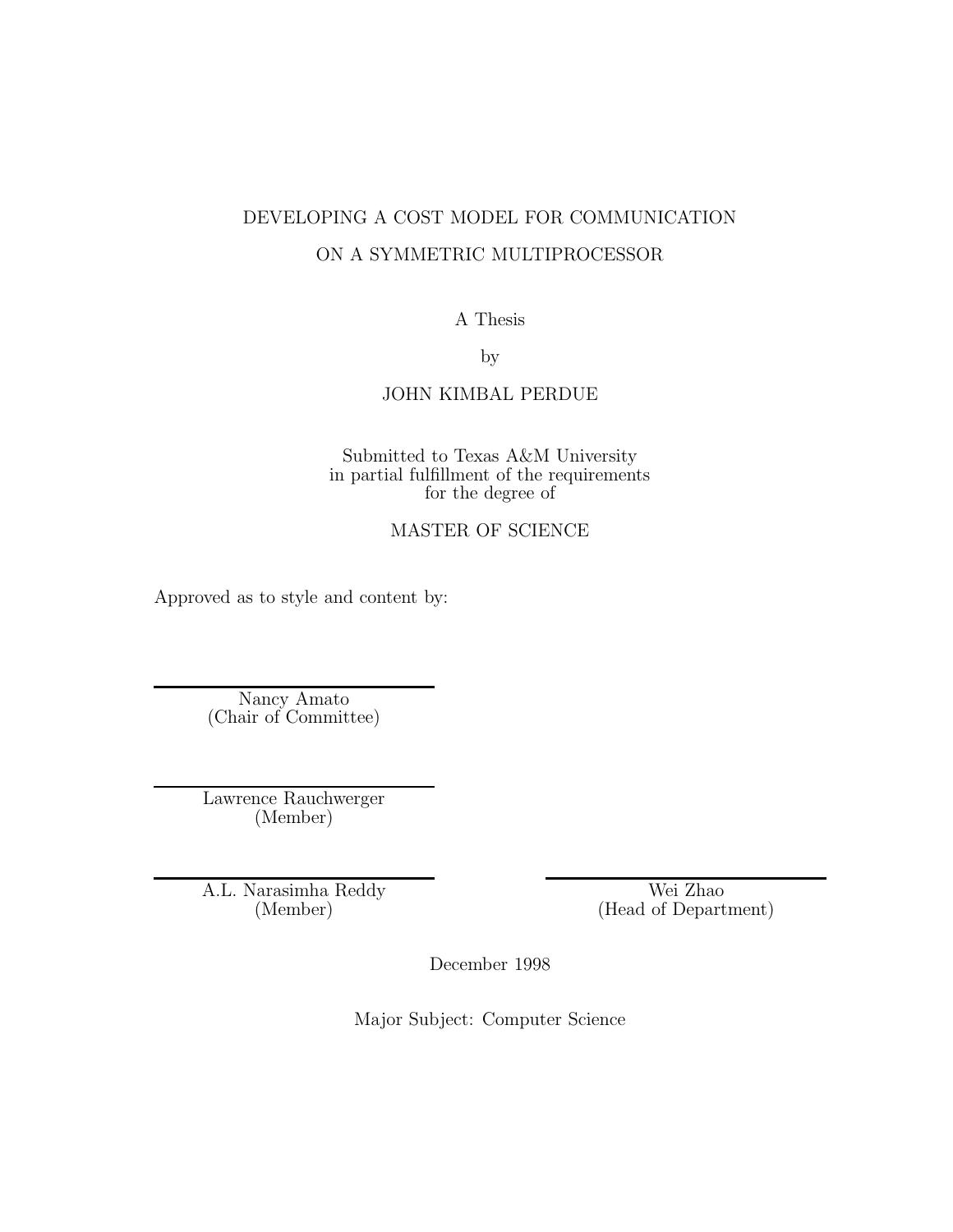#### ABSTRACT

Developing a Cost Model for Communication on a Symmetric MultiProcessor. (December 1998) John Kimbal Perdue, B.S., Texas A&M University Chair of Advisory Committee: Dr. Nancy Amato

Despite numerous advances in hardware design, the full potential of today's parallel processing systems is rarely realized due to the difficulty in predicting how a particular algorithm will utilize the underlying architecture. This study looks at a number of proposed "bridging models" for the bulk-synchronous parallel processing paradigm that attempt to provide an accurate abstraction of how well an algorithm will exploit the underlying architecture. The study provides evidence that temporal and spatial locality of memory accesses must be considered if a bridging model is to be useful. Additionally, this study presents a pair of prediction functions that serve as indicators for best and worst case performance on a particular class of systems, symmetric multiprocessors – in particular, the SGI Power Challenge.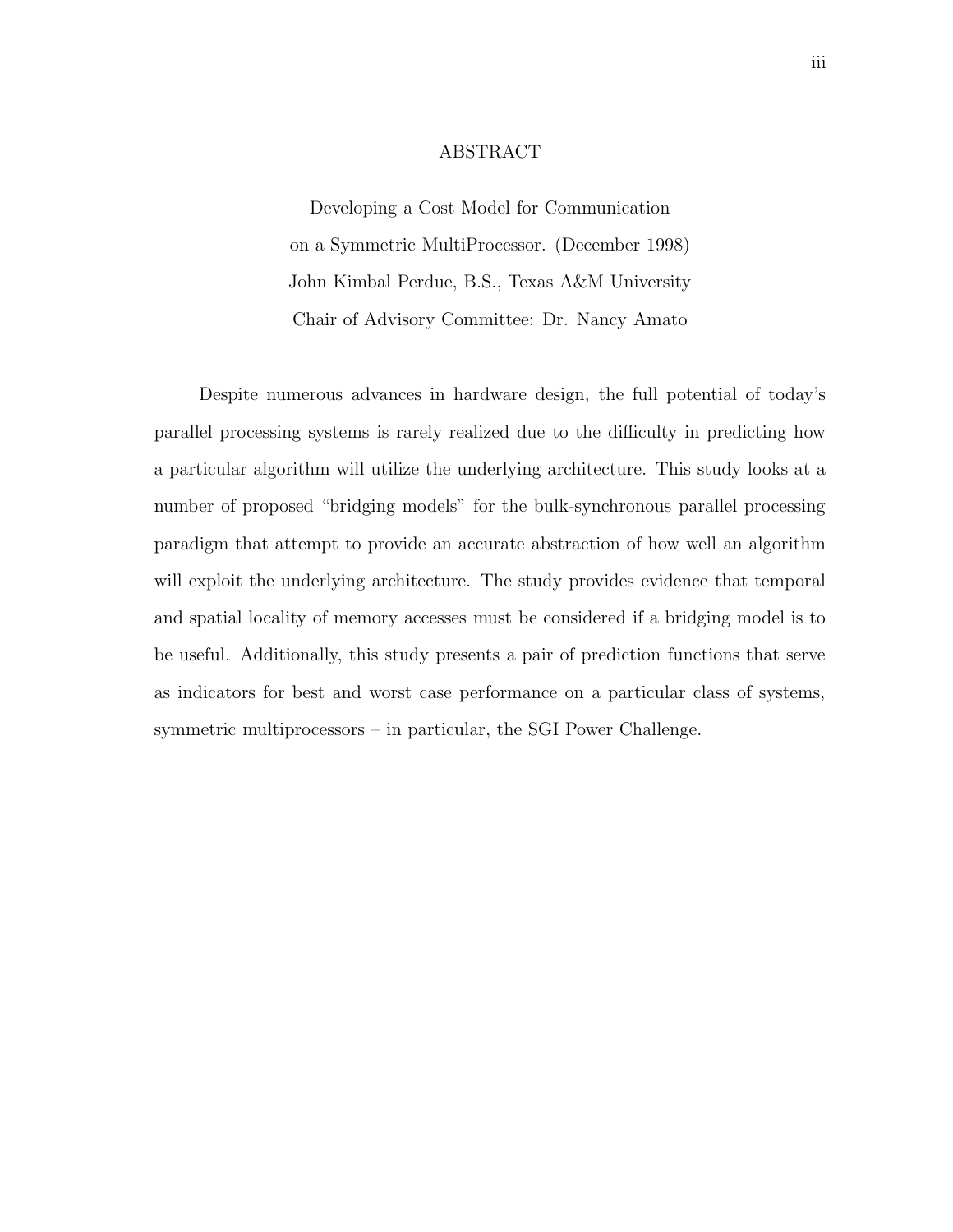To Mr. Carlson at Kingwood High School for keeping the Apple II lab open for me long after the final bell of the school day had rung and everybody else had gone home.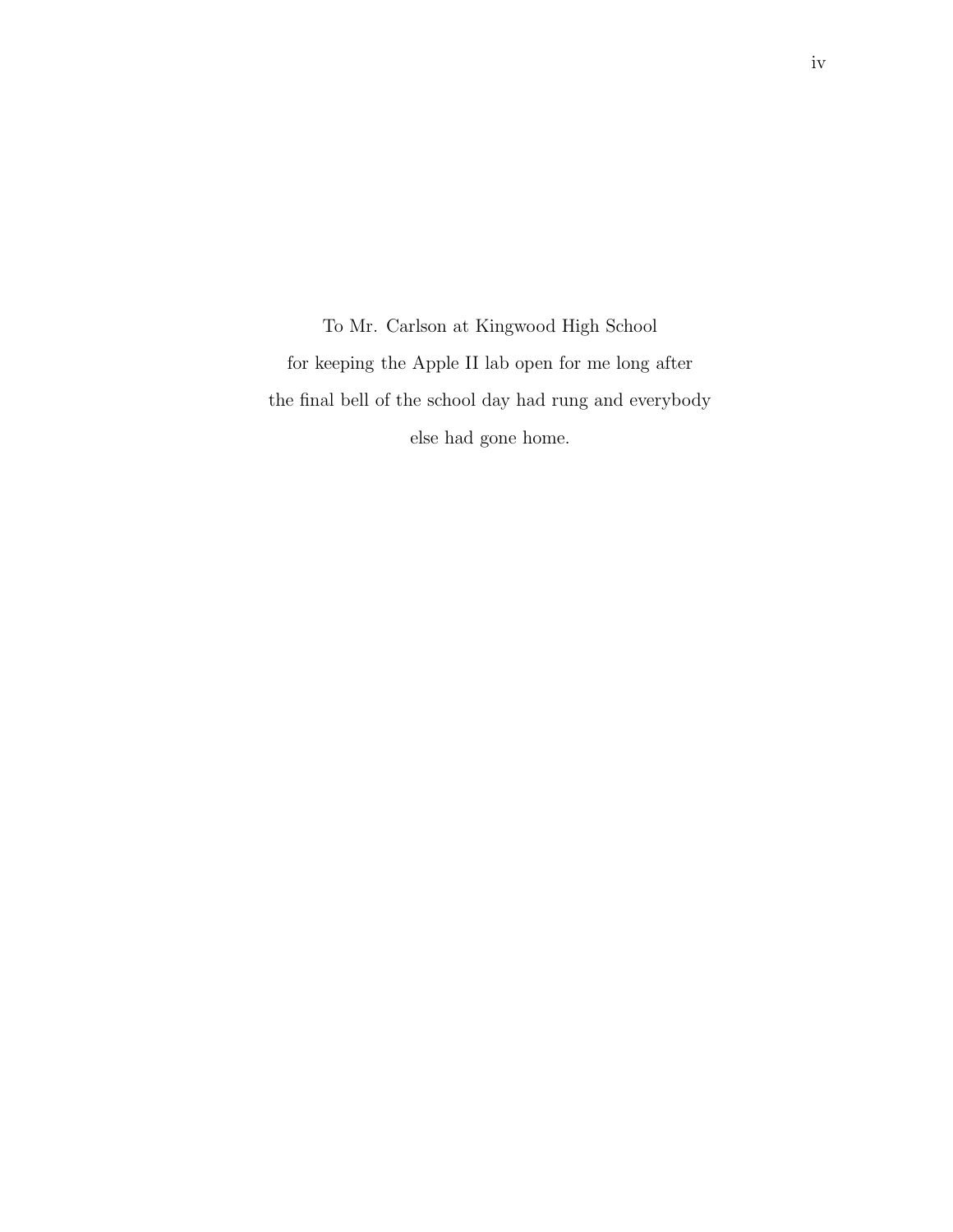#### ACKNOWLEDGMENTS

I would like to thank the members of my graduate committee for their guidance in this research. Additionally, I would like to thank some of my fellow students for their efforts. Special thanks to Lucia Dale for everything she has done – from showing me the ropes to helping with the presentation of the analysis and providing sanity checks along the way, her assistance is greatly appreciated. I would also like to thank Burchan Bayazit, who coded the initial version of column sort, Hui Zheng, who helped with the superstepifying of sample sort, and Mark Mathis, whose help with our new analysis tools will accelerate our research to the next level.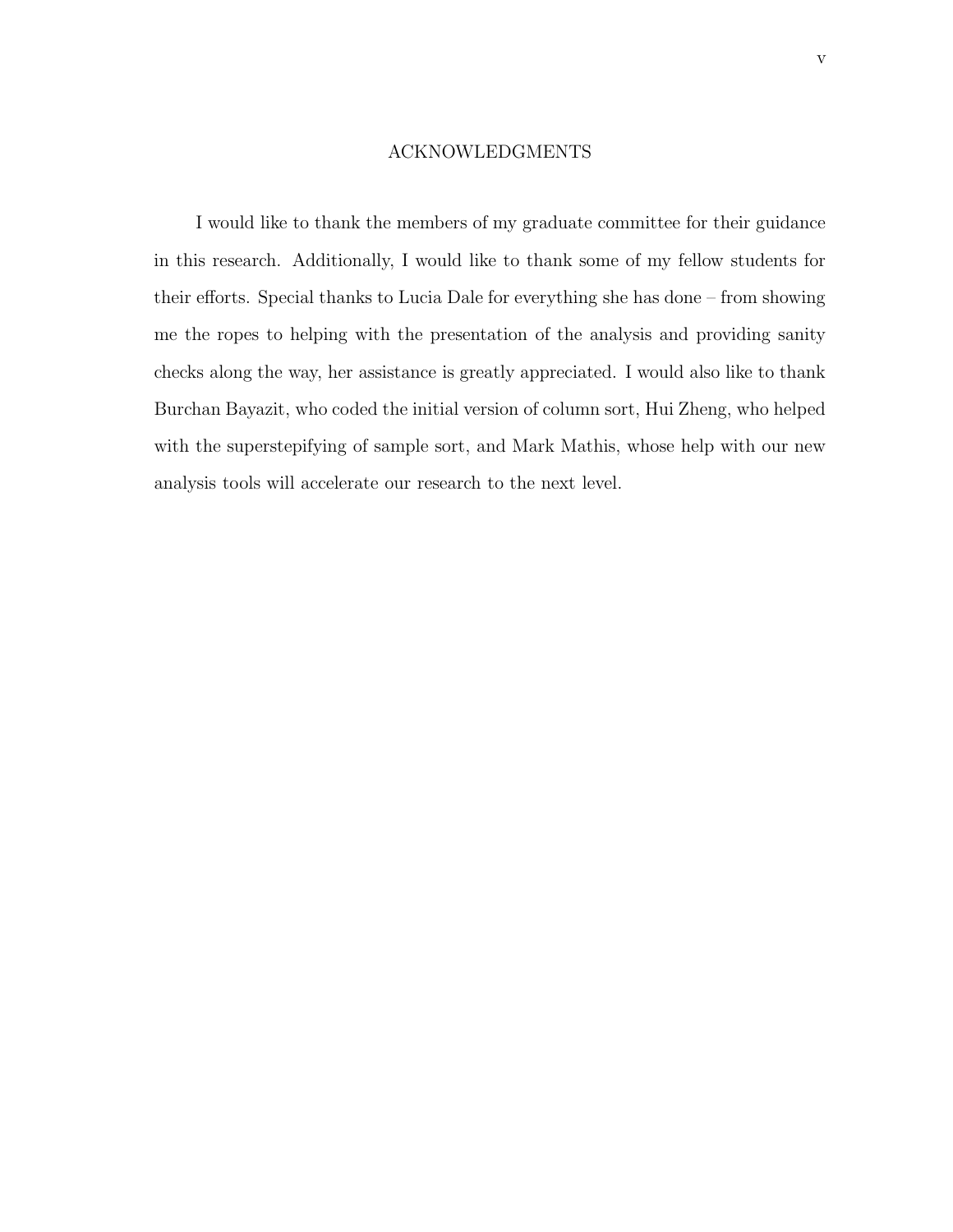# TABLE OF CONTENTS

# CHAPTER Page

| Ι        |                                                                                                                 | 1                                   |
|----------|-----------------------------------------------------------------------------------------------------------------|-------------------------------------|
|          | A. Previous Work<br>B. Our Approach – Accounting for the Memory Hierarchy<br>C. Hardware and Software Platforms | $\mathbf{1}$<br>3<br>$\overline{4}$ |
| $\rm II$ | PREDICTING COMMUNICATION COSTS                                                                                  | 6                                   |
|          | A. Parameters and Best/Worst Memory Usages                                                                      | 6<br>8<br>10<br>13                  |
| III      | PREDICTION INTERVAL - VALIDATION AND PROFIL-<br>ING TOOL<br>A. Arbitrary Communication Patterns                 | 21<br>21<br>22                      |
| IV       |                                                                                                                 | 26                                  |
|          |                                                                                                                 | 28                                  |
|          |                                                                                                                 | 30                                  |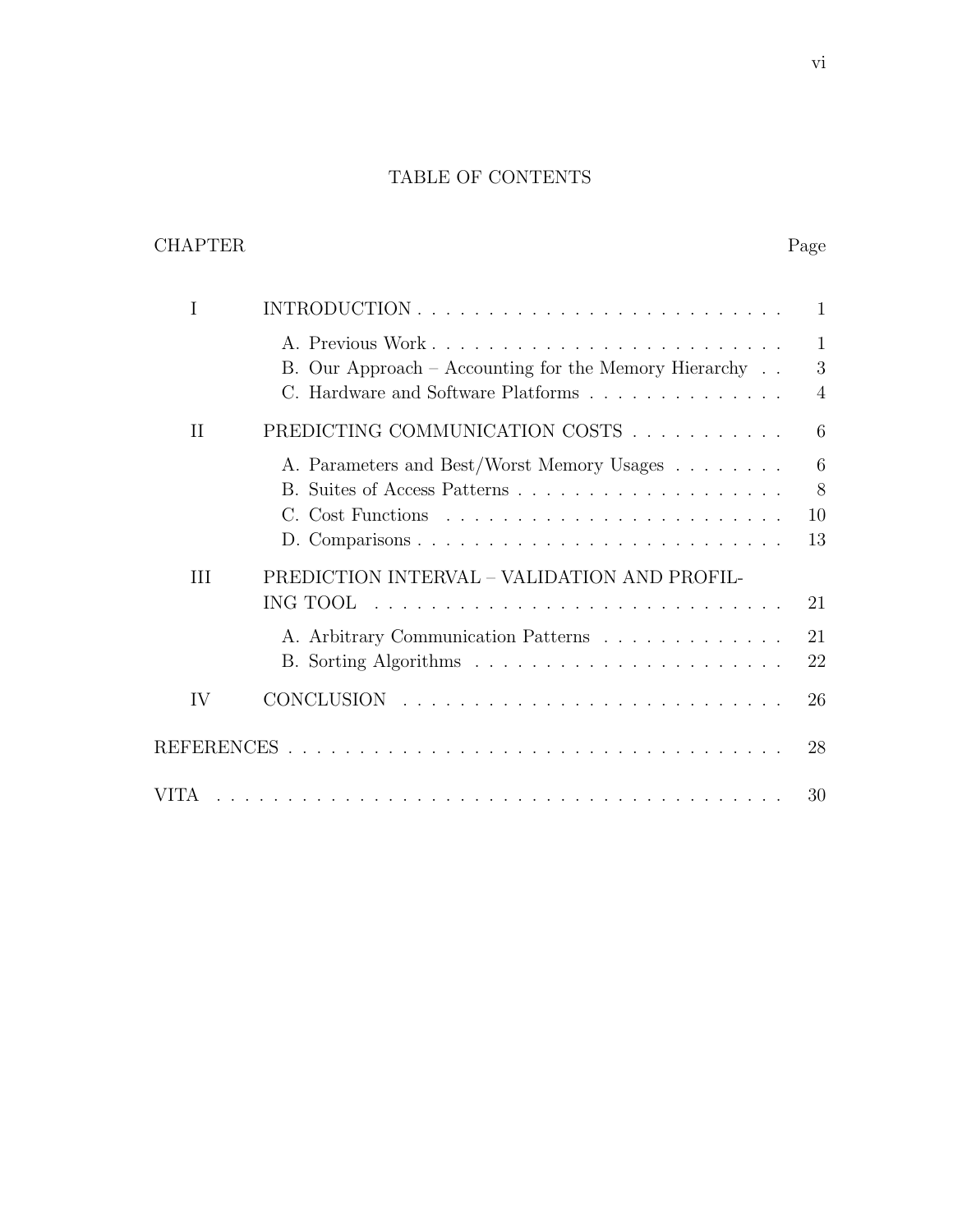## LIST OF TABLES

| TABLE          |                                                                                                                                                                                                | Page |
|----------------|------------------------------------------------------------------------------------------------------------------------------------------------------------------------------------------------|------|
| $\mathbf{1}$   | Coefficients of all functions fit from data in Suite 1 for $p = 8$ processors                                                                                                                  | 12   |
| $\overline{2}$ | Coefficients of the function $HrHwM - c(hr, hw, M) = L + g_{hrc} \cdot hrc + g_{hrm}$ .<br>$hrm + g_{hwc} \cdot hwc + g_{hwm} \cdot hwm + g_M \cdot M$ fit from data in Suite 1 (Good family). | 12   |
| 3              | Validations for Suite 2 on functions fit from data in Suite 1 (Good family).                                                                                                                   | 13   |
| 4              | Validations for Suite 3 on functions fit from data in Suite 1 (Good family).                                                                                                                   | 14   |
| 5              | Coefficients of all functions fit from data in Suite 2 for $p = 8$ processors                                                                                                                  | 14   |
| 6              | Coefficients of the function $HrHwM(hr,hw,M) = L + g_{hr} \cdot hr + g_{hw}$ .<br>$hw + g_M \cdot M$ fit from data in Suite 2 (Bad family).                                                    | 15   |
| $\overline{7}$ | Validations for Suite 1 on functions fit from data in Suite 2 (Bad family).                                                                                                                    | 15   |
| 8              | Validations for Suite 3 on functions fit from data in Suite 2 (Bad family).                                                                                                                    | 15   |
| 9              |                                                                                                                                                                                                | 24   |
| 10             |                                                                                                                                                                                                | 25   |
| 11             |                                                                                                                                                                                                | 25   |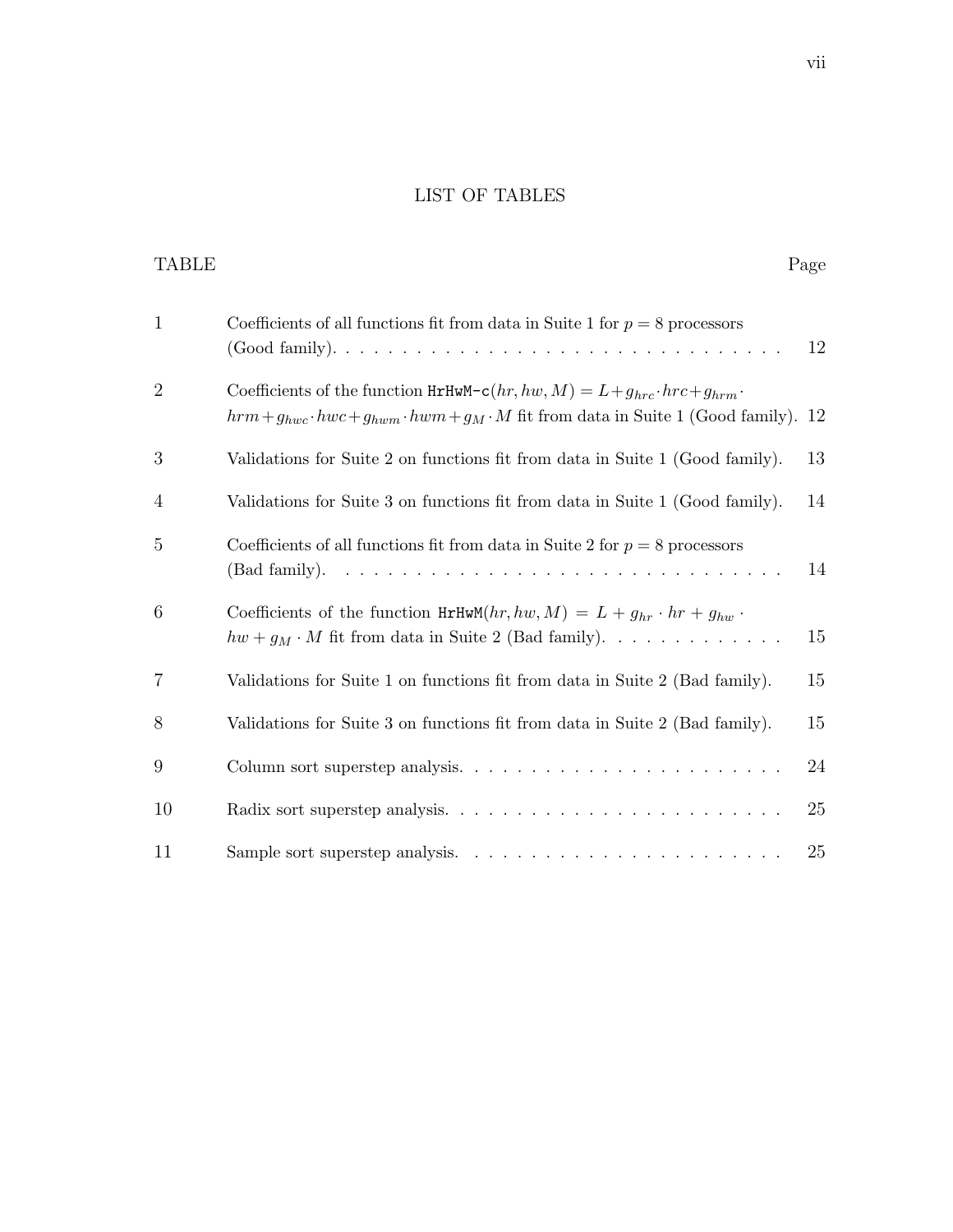# LIST OF FIGURES

| <b>FIGURE</b>  |                                                                                                                                                                      | Page |
|----------------|----------------------------------------------------------------------------------------------------------------------------------------------------------------------|------|
| $\mathbf{1}$   | Accesses performed by processors $P_i$ , $i = 1, 2, \ldots$ , in good and bad supersteps. 7                                                                          |      |
| $\overline{2}$ |                                                                                                                                                                      | 9    |
| 3              | Cost functions: measured vs. predicted times for all functions. $\dots$ .                                                                                            | 17   |
| $\overline{4}$ | Cost functions: measured vs. predicted for H and HrHwM, like-gather<br>patterns from Bad family, $x = 2, 3, 4, 5, 6, 7, p = 8$ , Suite 1 data (cost                  | 18   |
| 5              | All sorts: measured times vs. predicted times by $HrHwM-c$ (Good) and<br>HrHwM (Bad), $p = 4, 8, 12, \ldots, \ldots, \ldots, \ldots, \ldots, \ldots, \ldots, \ldots$ | 23   |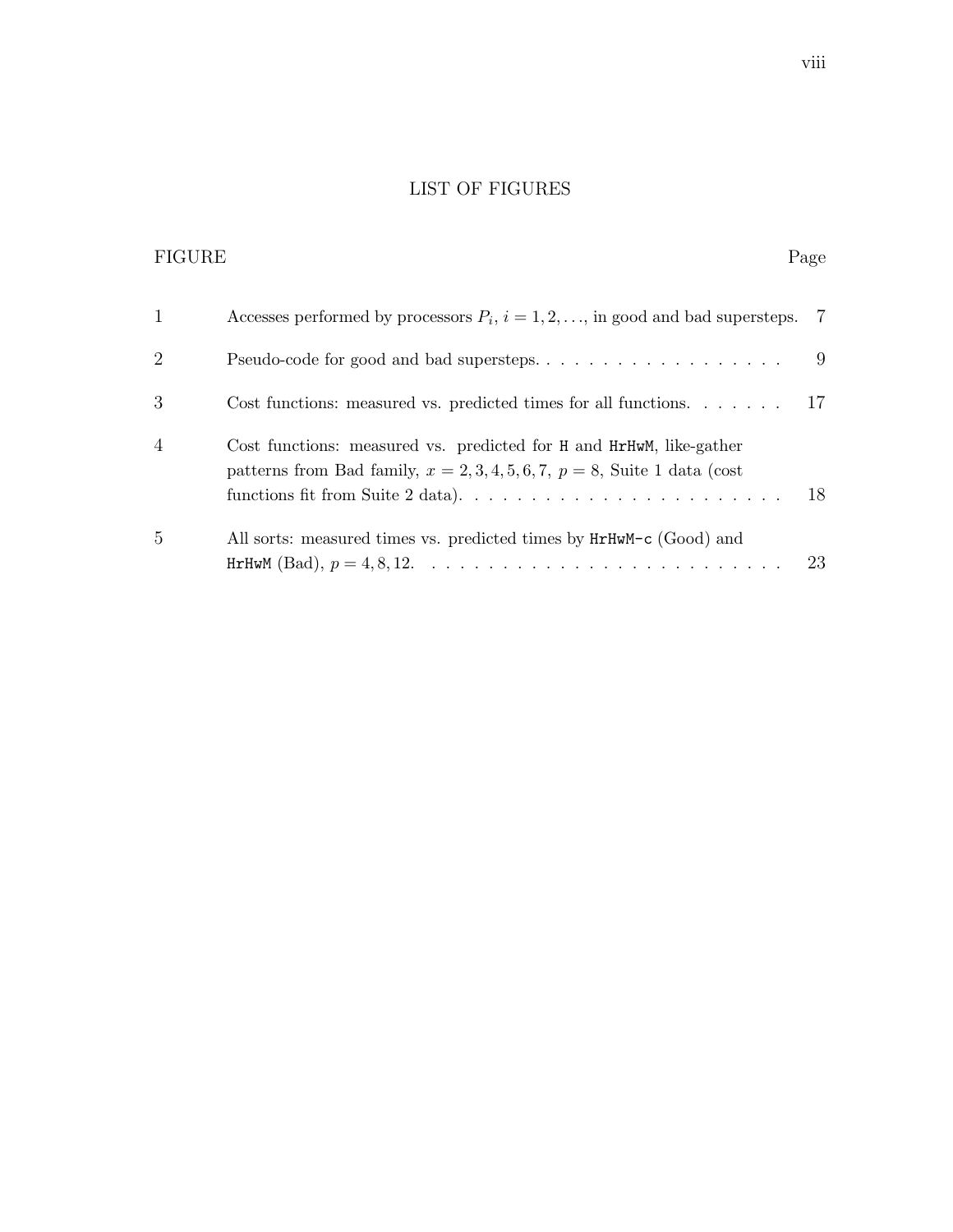#### CHAPTER I

#### INTRODUCTION

The widespread use of parallel computers has been hampered by the difficulty of exploiting their massive computational potential to an extent that warrants their large cost. This is in stark contrast to the vast body of ingenious parallel algorithms developed over the last two decades. Indeed, it has often been noted that theoretically efficient algorithms exhibit poor performance when implemented on real machines. This is often due to the inadequacies of the cost model employed to assess their complexity.

#### A. Previous Work

These inadequacies have received considerable attention over the last decade, often within the context of the more general quest for a bridging model of parallel computation, i.e., one that balances conflicting requirements such as simplicity, accuracy and generality. The most popular attempts to defining bridging models have been made by Valiant [1] and by Culler et al. [2] who introduced, respectively, the BSP and the LogP models. Both models abstract a parallel machine as a set of processors with local memory, communicating via message passing through an interconnection medium of limited bandwidth. Communication costs are expressed as simple linear functions based on few architectural parameters related to bandwidth and latency.

BSP is a bulk-synchronous model where computation is organized as a sequence of supersteps separated by barrier synchronizations, and processors operate asynchronously within each superstep. The large body of work this model has generated

The journal model is IEEE Transactions on Automatic Control.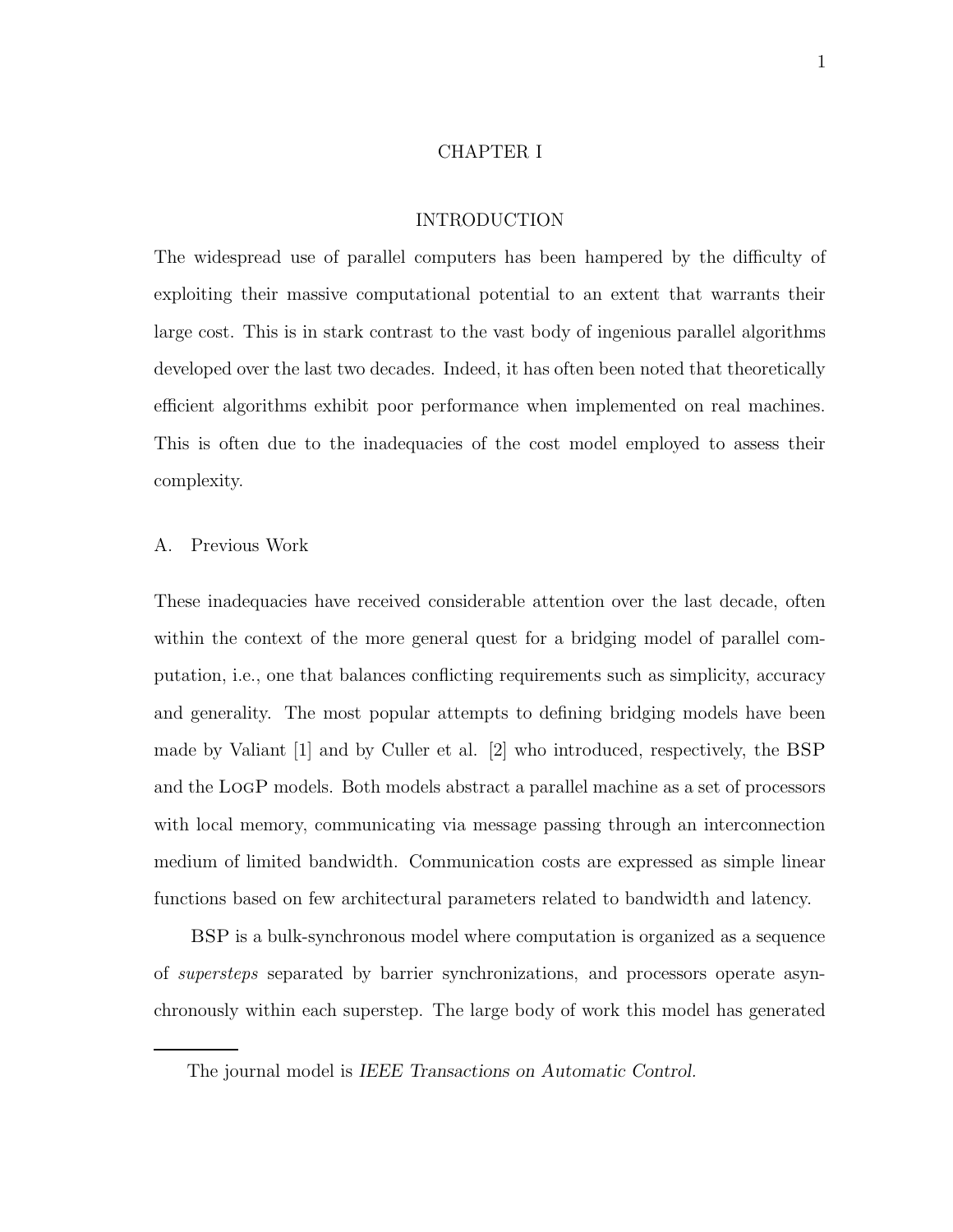has demonstrated its suitability for the development of portable software (see e.g., [3]). However, as has been often observed, the simple BSP cost model offers only a coarse level of predictiveness, since it disregards architectural features of real machines which may have a dramatic impact on performance  $[4, 5]$ . In contrast, LOGP avoids the use of barriers and provides a lower-level programming model, which takes into account additional architectural features (e.g., start-up communication overhead) that enhance predictiveness but complicate algorithm analysis. (See [6] for a detailed comparison of BSP and LogP.)

Both BSP and LogP target distributed-memory architectures, where communication is realized via message passing. Two variations of the BSP model specifically tailored to shared-memory systems are the QSM [7] and the  $(d, x)$ -BSP [8], which both embody some aspects of memory contention. QSM is an abstract model which aims at highlighting some factors that influence asymptotic algorithm performance. In particular, its cost function includes a parameter that accounts for the maximum number of concurrent accesses to the same *memory location*, whose influence on performance can be appreciated only when the number of available processors, which is an upper bound to such a parameter, is large. Therefore, QSM predictions for machines with few processors tend to be inaccurate.

On the other hand, the  $(d, x)$ -BSP [8] aims at a higher level of descriptiveness for a certain class of shared-memory machines, characterized by numerous but slow memory banks, as is the case, for example, with vector multiprocessors. Its cost function includes a parameter that accounts for the maximum number of accesses to the same memory bank done in a superstep. However, bank contention may not be fully controllable at the algorithmic level, since it depends on aspects, such as the memory map, that are not necessarily specific to the architecture but rather on the run-time support.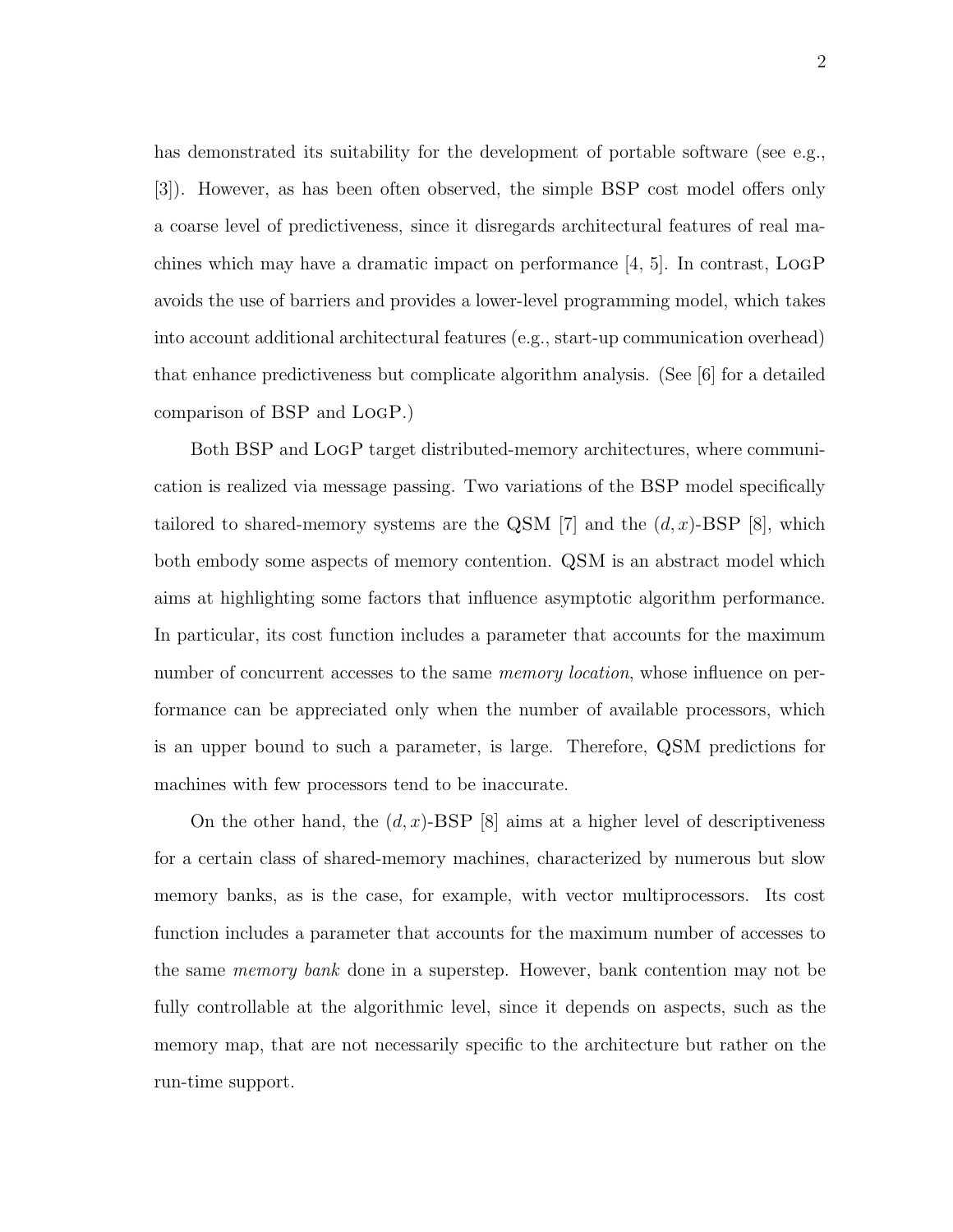#### B. Our Approach – Accounting for the Memory Hierarchy

None of the aforementioned models has been shown to reliably and accurately predict algorithmic performance on real machines. For shared-memory machines, we believe that improved accuracy can only be obtained by finding some way to account for the impact of the memory hierarchy on performance. Indeed, an application's interaction with the memory hierarchy is a crucial factor for Symmetric MultiProcessors (SMPs), a generation of machines characterized by off-the-shelf microprocessors communicating through a (distributed) shared memory via a shared communication network (e.g., a bus). In these machines, the cost of an access may vary dramatically: from 1-2 cycles if the data is in first-level cache  $(L1)$ , to tens of cycles for second-level cache  $(L2)$ , to hundreds of cycles if data is brought from main memory. The cost may be even greater in the presence of invalidations or false-sharing. Unfortunately, however, none of the models mentioned above  $(QSM \text{ and } (d, x)$ -BSP), account for the influence of the memory hierarchy on performance, except for the distinction between local and global memory accesses.

The objective of this work, is to bring in memory hierarchy effects when evaluating algorithm communication costs on SMPs. By focusing on a specific class of machines, we differ from the aforementioned previous modeling efforts, which were mainly concerned with proposing universal models of computation, thus sacrificing accuracy in the effort of achieving generality. We conduct our study on the SGI Power Challenge (SGI PC), which is a distinguished representative of the class of SMPs. For such a machine, we determine under which conditions simple cost functions can guarantee accurate predictions.

In an effort to analyze the effects of the memory hierarchy on shared memory accesses, we identify two extreme families of access patterns that maximize benefits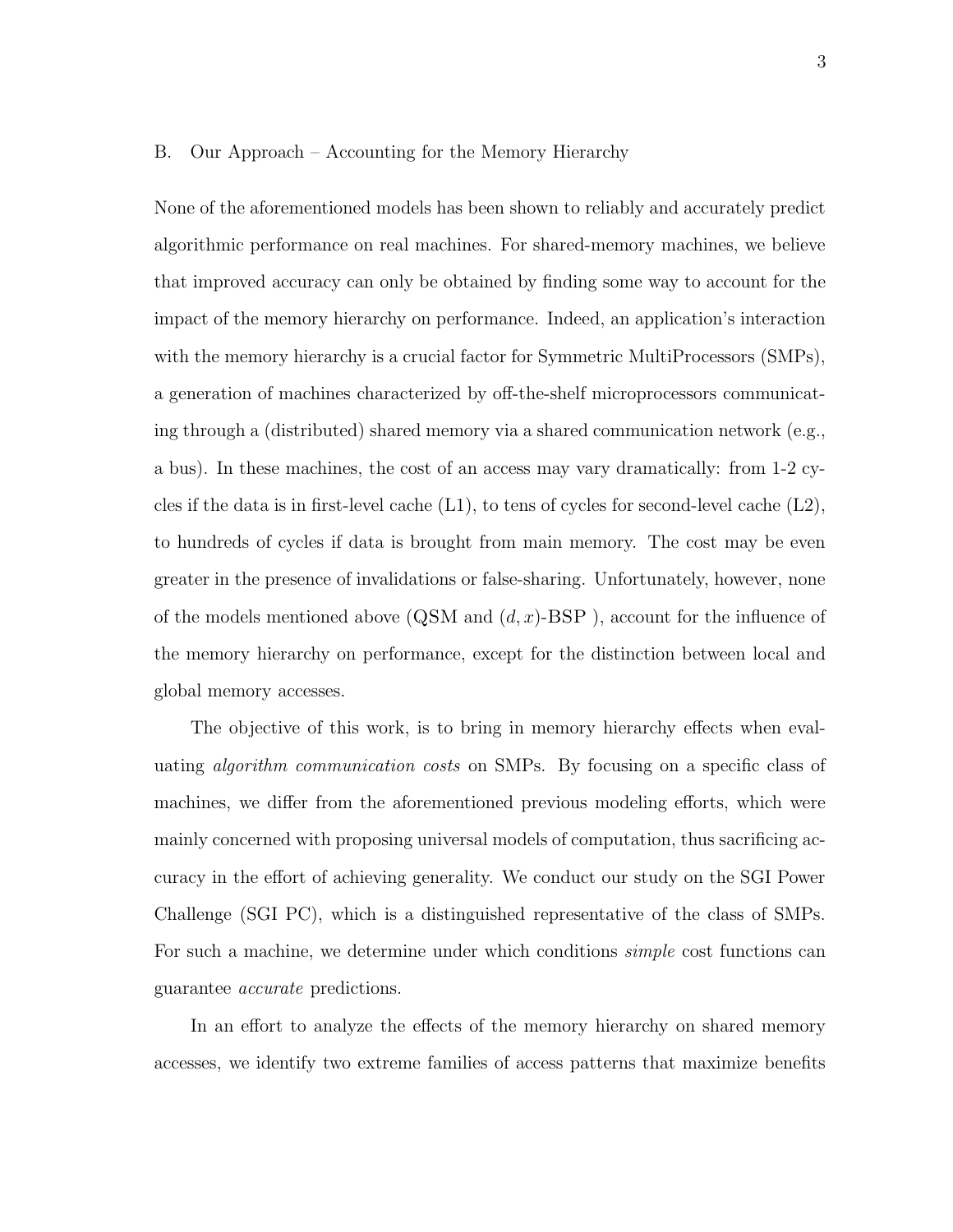and penalties, respectively, incurred when interacting with the memory hierarchy. When then go on to show how this prediction interval between best and worst cases can be used as a model validator and an application profiler.

#### C. Hardware and Software Platforms

We conducted our study using the SGI PC as a representative platform for the class of SMPs. The PC system we used consists of RISC R10000 processors each provided with a 32 KB on-chip instruction cache, a 32 KB on-chip level-1 (L1) data cache, and a 2 MB off-chip unified (instructions and data) level-2 (L2) cache. Processors communicate through a 4-way interleaved, 4 GB distributed shared-memory, which is accessed via a  $1.2GB/s$  shared-bus using a cache-coherent protocol [9, 10].

We adhered to an SPMD bulk-synchronous programming style [1, 7], where each processor executes the same program consisting of a sequence of supersteps separated by barriers. In a superstep, *global reads* and *writes* to the shared memory are confined to a copy-in and a copy-out phase, respectively, and are thus separated from local computation. In this fashion we are able to precisely account for the fraction of time spent in a superstep for communication, i.e, accesses to the shared memory.

On the SGI Power Challenge we implemented the above SPMD programming style by combining standard sequential C code with the SGI native  $m$  fork and  $m$  sync primitives. An m fork takes a function as a parameter and executes it in SPMD mode on all processors. Any variables declared inside the function are regarded to be local, while variables declared outside the function are considered global. The m\_sync primitive implements a barrier and relies on a hardware synchronization mechanism whose cost is quite low, averaging less than 200  $\mu s$  for 12 processors. In our programs, the supersteps correspond to  $m$  fork calls, with their copy-in and a copy-out phases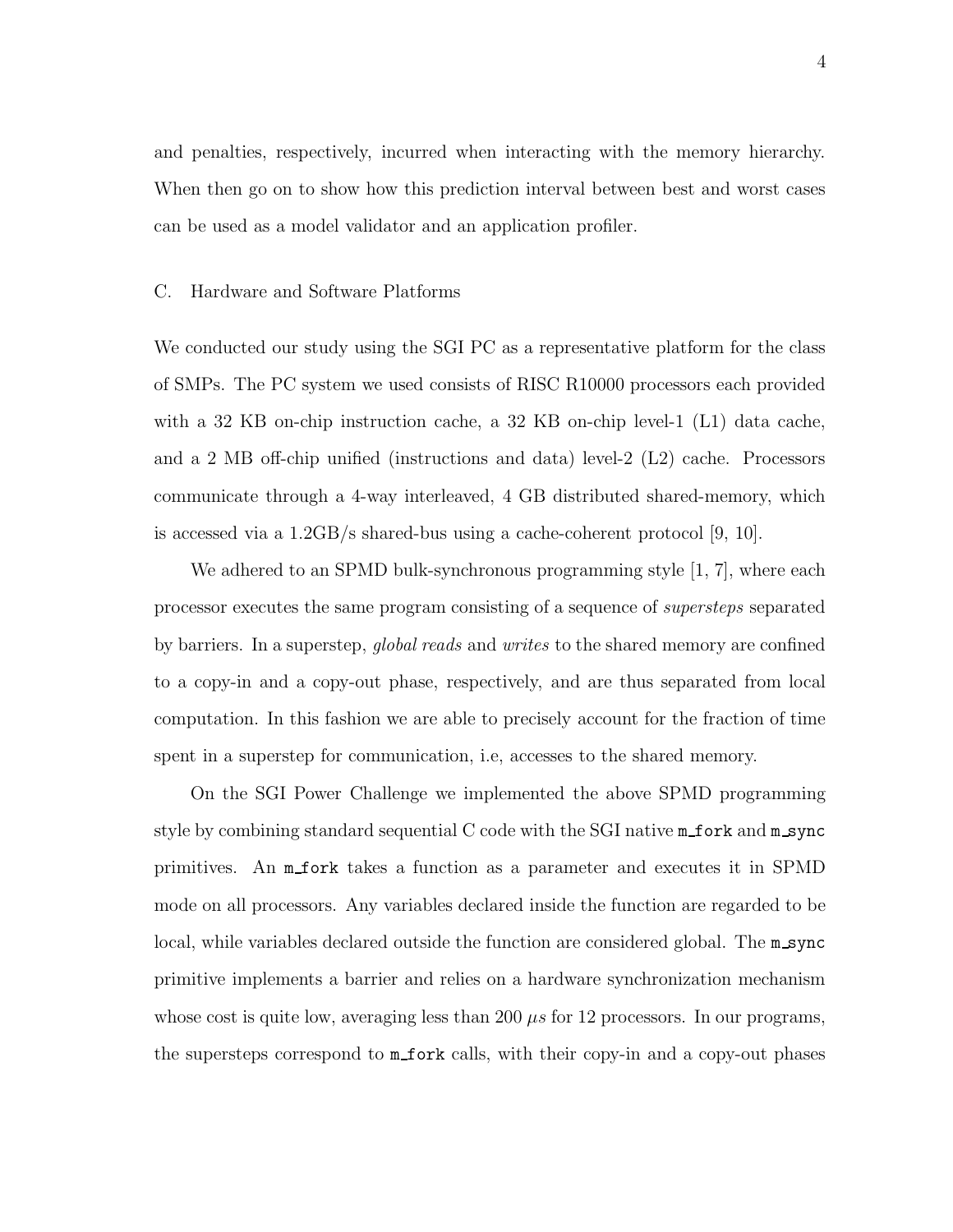separated from local computation by  $m$  sync's.

Each experiment was repeated at least three times; the time attributed to a superstep was the sum of the maximum time spent by any processor (perhaps different) in the copy-in and copy-out phases, which were timed separately in the parallel segment. Memory mapped counters on the SGI PC were used to obtain accurate times with little overhead. The machine was used in dedicated mode (no other users).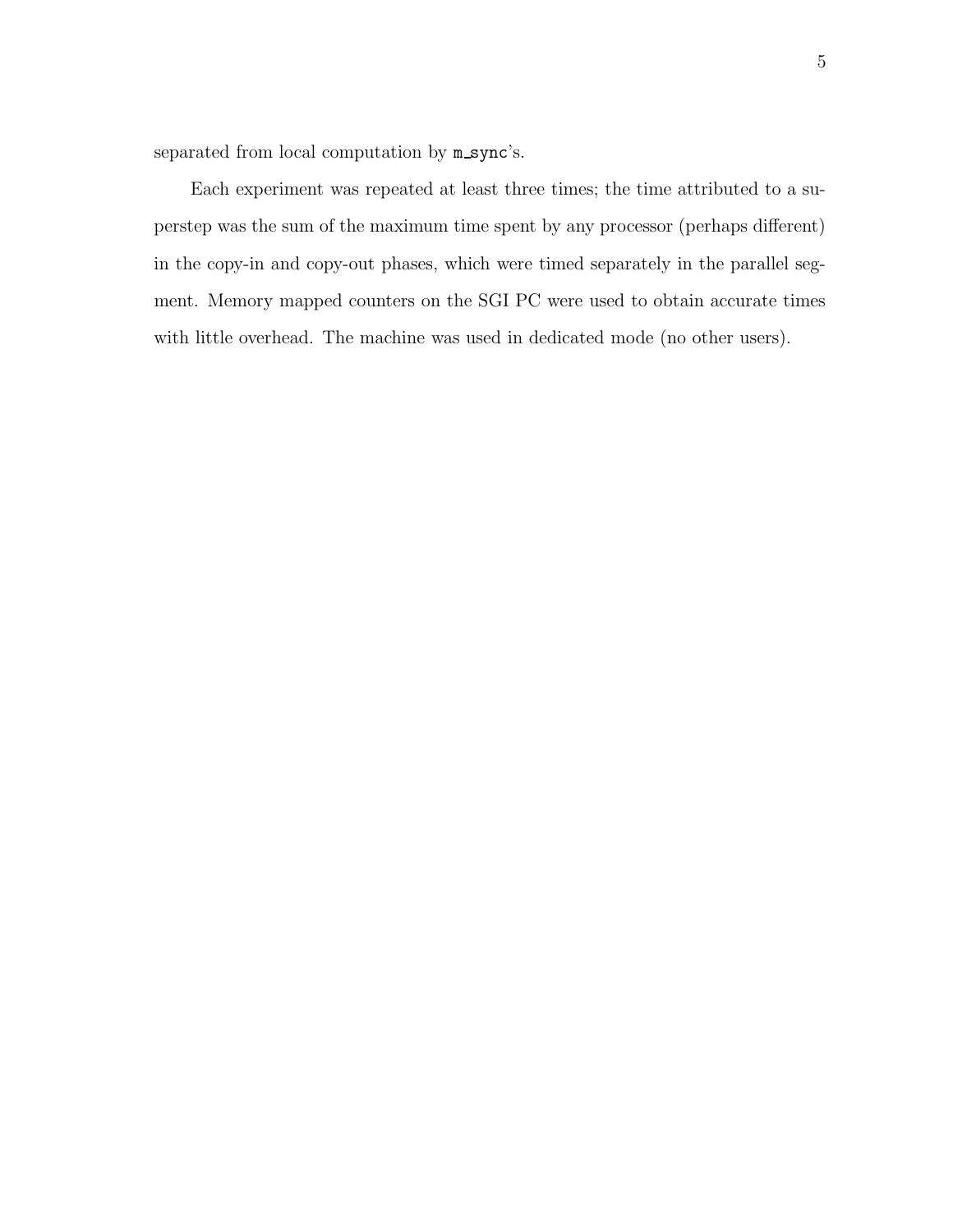#### CHAPTER II

#### PREDICTING COMMUNICATION COSTS

The goal of our work is to understand how an application's interaction with the memory hierarchy impacts performance, and to develop a simple framework for obtaining useful predictions of communication costs. Our approach involved an extensive experimental component, and can be viewed as a higher-level counterpart of microbenchmarking efforts (e.g., [11]). In particular, the methodology we applied can be outlined as follows:

- 1. Identify a small set of parameters believed to affect performance, and determine best and worst usages of the memory hierarchy.
- 2. Select suites of access patterns that exercise various combinations of these parameters and map them to the two usages.
- 3. Synthesize cost functions from these access patterns.
- 4. Compare the predictive quality of the functions separately for each usage.
- A. Parameters and Best/Worst Memory Usages

For simplicity, we envision the shared memory as an array of integers. For an arbitrary superstep, let  $hr_i$  (resp.,  $hw_i$ ) denote the number of global reads (resp., writes) executed by the *i*-th processor, and let  $hr = \max_i hr_i$ ,  $hw = \max_i hw_i$  and  $M = \sum_i (hr_i + hw_i)$ . Thus M represents the total communication volume of the superstep. Let also  $h = \max\{hr, hw\}$ . The multiset of values  $\{(hr_i, hw_i) : 1 \le i \le p\}$ defines the access pattern realized by the superstep.

As indicated by practice, and as will be further confirmed by our experiments, the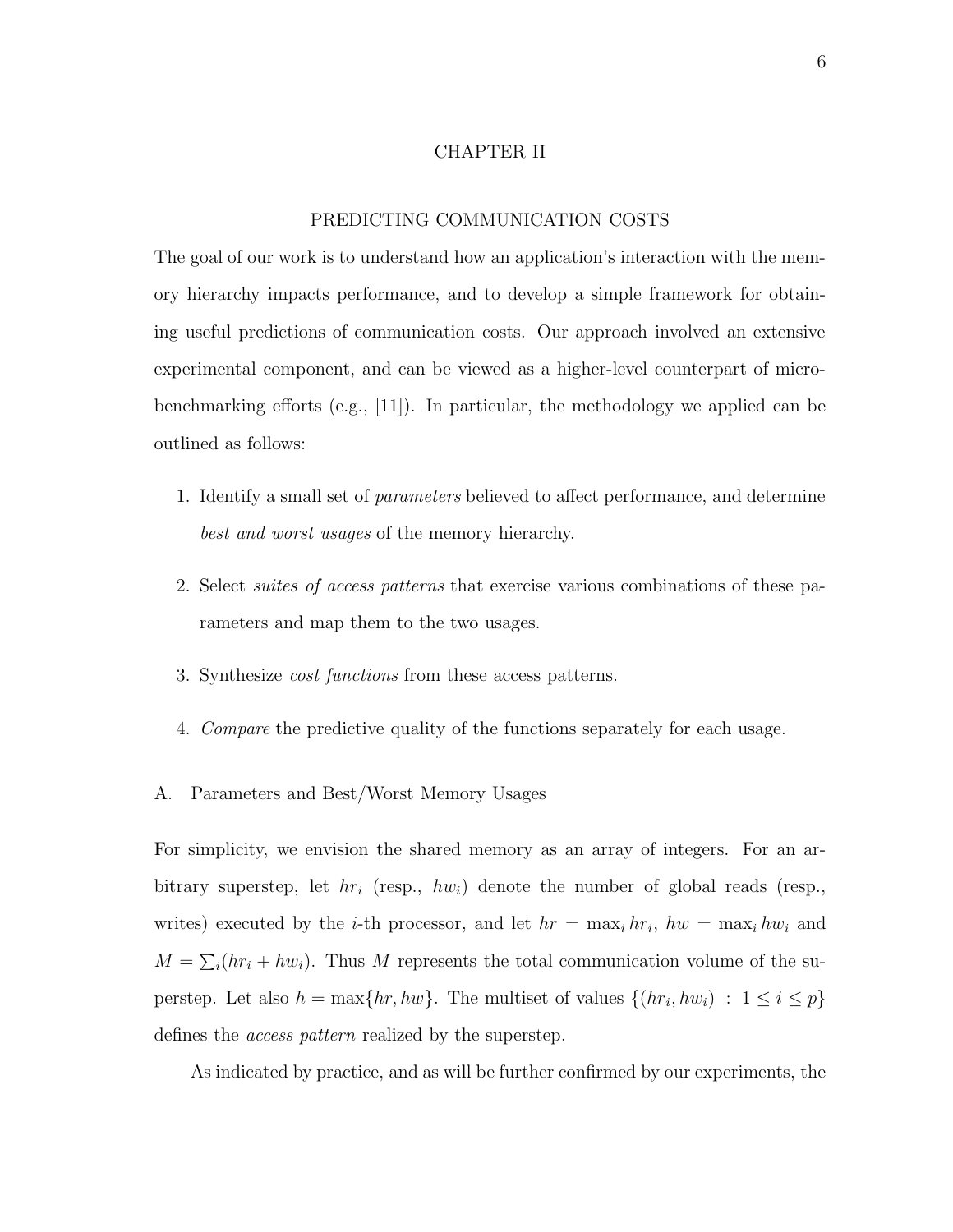

Fig. 1. Accesses performed by processors  $P_i$ ,  $i = 1, 2, \ldots$ , in good and bad supersteps.

interaction with the memory hierarchy can dramatically affect the cost of an access pattern, even when all other parameters are constant. The impact of the hierarchy is related to a number of phenomena that are hard to capture in a quantitative fashion, namely, the locality of reference of the actual accesses performed, which in turn relates to the level of the hierarchy being accessed and to the contiguity of consecutive accesses, and on the write conflicts among the processors, which activate the invalidation mechanism of the cache coherence protocol. Our first goal is to show that the cost of an access pattern can be accurately predicted by a linear function of the three parameters  $(hr, hw, M)$ , as long as the influence of the above phenomena is fixed.

We consider two extreme families of supersteps, referred to as *Good* and Bad. where accesses to the shared memory are realized in such a way as to maximize benefits and penalties, respectively, caused by the interaction with the memory hierarchy. Specifically, consider a superstep realizing an access pattern  $\{(hr_i, hw_i) : 1 \le i \le p\}$ .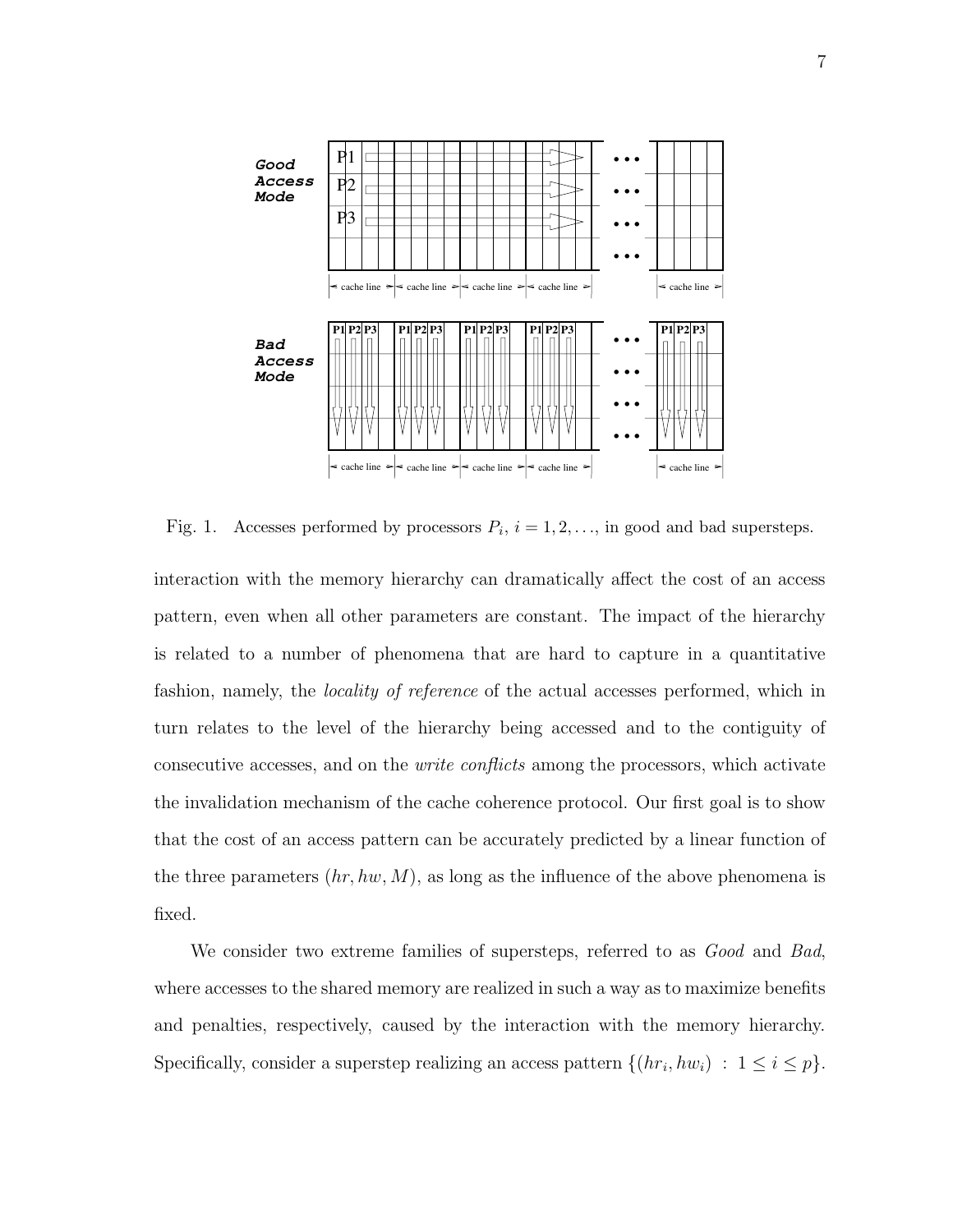We say that the superstep belongs to the Good family (*good superstep*) if Processor  $i$ reads (resp., writes) the (consecutive) integers stored in the array locations with indices  $(i - 1)t + k$ , for  $0 \le k < hr$  (resp.,  $0 \le k < hw$ ), where t is large enough so that processors access non-overlapping memory chunks. Additionally, each processor performs the largest possible number of accesses at the highest levels of the hierarchy (i.e., L1, then L2, then memory). In this way, locality of reference is maximized while no cache invalidations occur.

Conversely, we say that the superstep belongs to the Bad family (bad superstep) if Processor *i* reads (resp., writes) the array locations with indices  $i + kt$ <sub>line</sub>, for  $0 \leq k < hr_i$  (resp.,  $0 \leq k < hw_i$ ), where  $t_{\text{line}}$  denotes the number of integers that fit in a cache line (32 for L2 cache on our SGI PC). In this way, locality of reference is minimized, since a processor never accesses more than one integer on the same cache line, and the number of invalidations involved in the pattern is maximized as a consequence of the high contention for the cache lines.

A pictorial representation of the memory usage in good and bad supersteps is shown in Figure 1, and pseudo-code for the good and bad supersteps is shown in Figure 2.

#### B. Suites of Access Patterns

We considered four processor configurations of the SGI PC, namely  $p = 2, 4, 8$  and 12, and performed a number of experiments for every configuration, exercising a large spectrum of access patterns. Each experiment consists of the execution of either a good or a bad superstep. We ran three distinct suites of experiments, called Suite 1, Suite 2 and Suite 3, respectively. Let  $\mathcal{H}_0 = \{5000 * i : 1 \le i \le 10\}$ ,  $\mathcal{H}_1 = \{50000 * i : 1 \leq i \leq 10\}$  and  $\mathcal{H}_2 = \{550000 + 150000 * i : 0 \leq i \leq 9\}$ , and let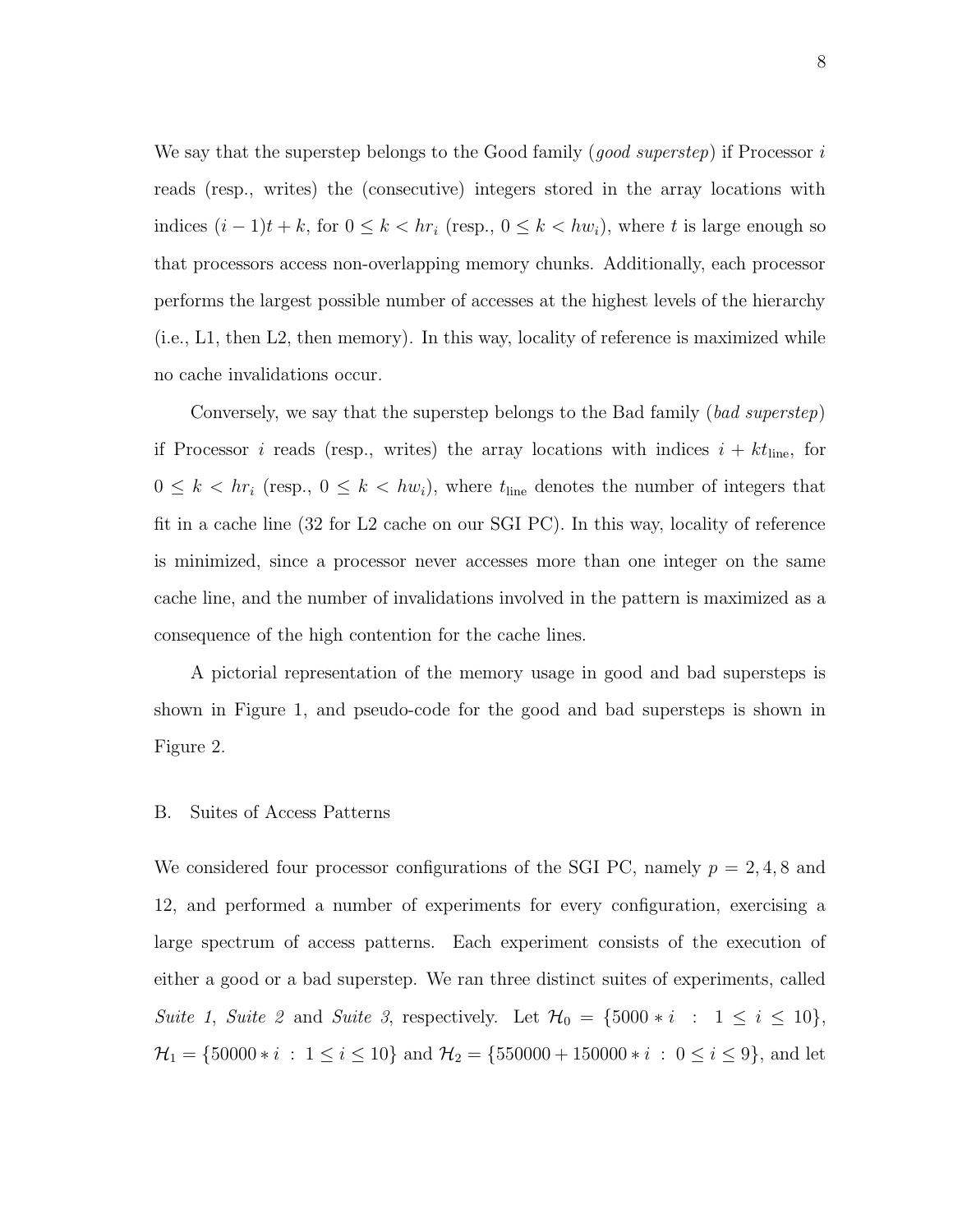```
void Good-Superstep (Pattern, A)
{
  int id, hr, hw, gstride, temp;
                                          {
                                         void Bad-Superstep (Pattern, A)
                                            int id, hr, hw, bstride, temp;
                                           id = get_my_id();
                                           hr = Pattern[id].hr;
                                           hw = Pattern[id].hw;
                                          bstride = Pattern[id].bstride
 id = get_my_id();
  hr = Pattern[id].hr;
  hw = Pattern[id].hw;
  gstride = Pattern[id].gstride
 temp = 0;
 for (i=0; i<hr; i++) temp += A[id*gstride + i];
 prime_cache(A,id,hr,gstride);
 /* copy-in phase */
                                           temp = 0;for (i=0; i<hr; i++) /* copy-in phase */
                                          flush_cache(A,id,hr,bstride);
                                             temp += A[i*bstride + id];
 m_sync(); m_sync(); m_sync();
}
 prime_cache(A,id,hw,gstride);
 /* copy-out phase */
   A[id*qstride + i] = temp;
                                         }
                                          /* copy-out phase */
                                          flush_cache(A,id,hw,bstride);<br>for (i=0; i< hw; i++)A[i*bstride + id] = temp;for (i=0; i<hw; i++)
```
Fig. 2. Pseudo-code for good and bad supersteps. The for loops in the copy-in and copy-out phases were timed separately on each processor. The time of the superstep was the sum of the maximum copy-in and copy-out times taken by any processor.

 $\mathcal{H}=\mathcal{H}_0\bigcup \mathcal{H}_1\bigcup \mathcal{H}_2.$ 

Suite 1 For every  $h \in \mathcal{H}$ ,  $1 \leq x \leq p$  and for each of the following three access patterns, one good and one bad superstep realizing the pattern are executed:

like-gather $(x, h)$ :  $hr_i = h$  if  $1 \le i \le x$ , and 0 otherwise;  $hw_i = hx/p$  for every  $1 \leq i \leq p$ .

like-scatter $(x, h)$ :  $hr_i = hx/p$  for every  $1 \leq i \leq p$ ;  $hw_i = h$  if  $1 \leq i \leq x$ , and 0 otherwise.

$$
\text{vary}(x, h): hr_i = hw_i = h \text{ for every } 1 \le i \le x.
$$

The above terminology reflects the fact that like-gather concentrates reads into a few processors, like-scatter concentrates writes into a few processors, and vary balances reads and writes while varying, as  $x$  grows, the overall number of accesses done by all processors. Note that when  $x = p$  the three patterns coincide. In this case, we execute only one of them.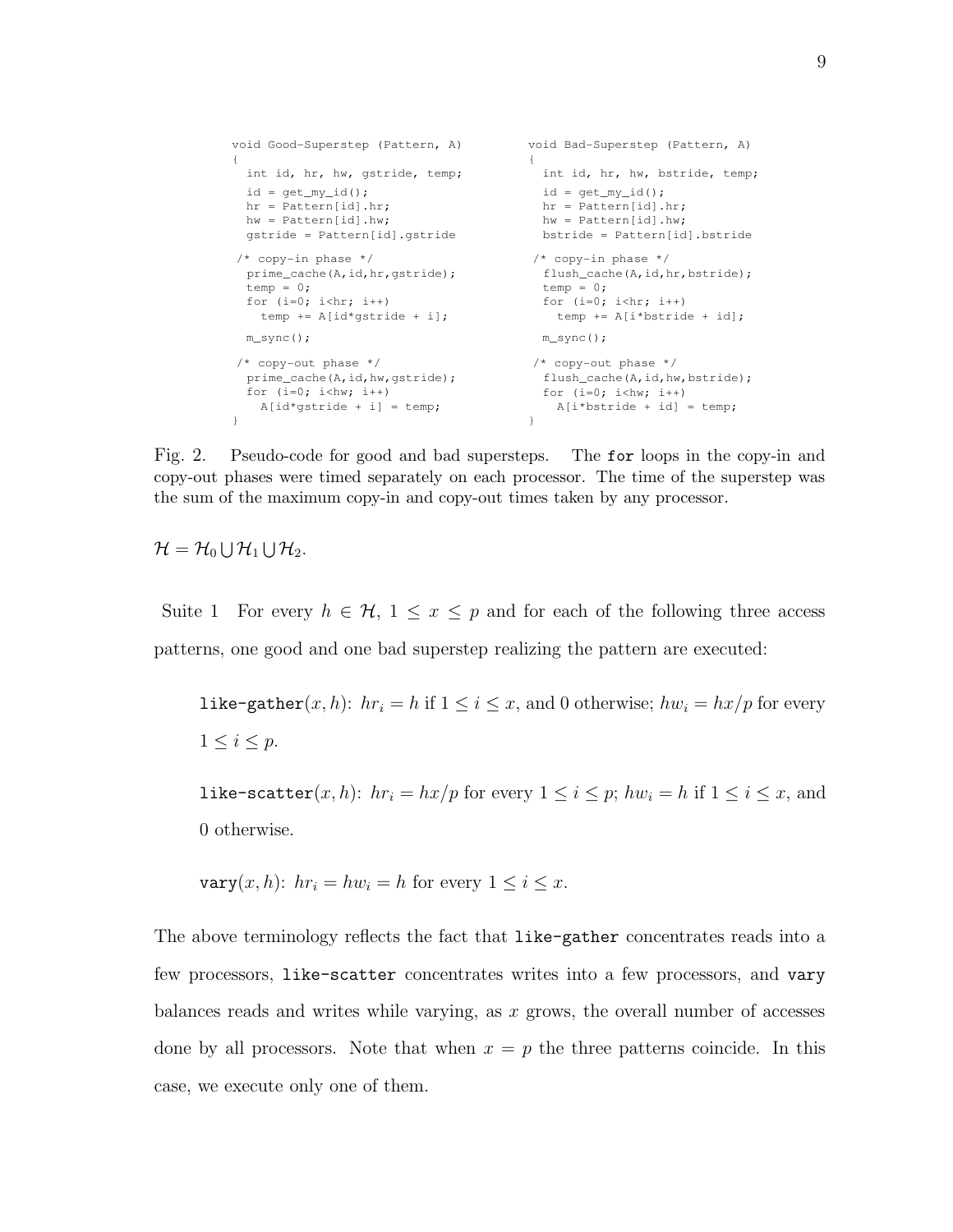Suite 2 For every  $h \in \mathcal{H}$  and  $1 \leq x \leq p$ , three good and three bad supersteps are executed realizing access patterns where the number of reads and writes performed by each processor is randomly chosen enforcing that the maximum number of reads (resp., writes) performed by any processor is equal to  $hr$  (resp., hw) of like-gather $(x, h)$ , like-scatter $(x, h)$  and vary $(x, h)$ , respectively. In this fashion, we preserve the variety of combinations of maximum read and write counts (hr and hw) exercised in Suite 1, but randomize the selection of the specific access pattern and the overall communication volume  $(M)$ .

Suite 3 For every  $h \in \mathcal{H}$  and  $1 \leq x \leq p$ , three good and three bad supersteps are executed realizing access patterns where the number of reads and writes performed by each processor is randomly chosen enforcing that the total combined number of reads and writes performed by all processor is as in like-gather $(x, h)$ , like-scatter $(x, h)$ and vary $(x, h)$ , respectively. This suite is similar but somewhat orthogonal to Suite 2, in the sense that here we fix the total  $(M)$  rather than maximum number of reads and writes  $(hr \text{ and } hw)$ .

#### C. Cost Functions

For each family of supersteps, we investigated the predictive quality of a number of cost functions in order to determine the best trade-off between simplicity (i.e., the minimum number of parameters involved) and accuracy. The form of these functions is inspired by the BSP cost model and its variants, in that they all consist of a constant term L and a linear combination of a set of parameters, related to the number of reads and writes performed by the processors. Each function has been obtained through least-square fitting using the data gathered in one suite, and its quality has been assessed by measuring the average and maximum relative errors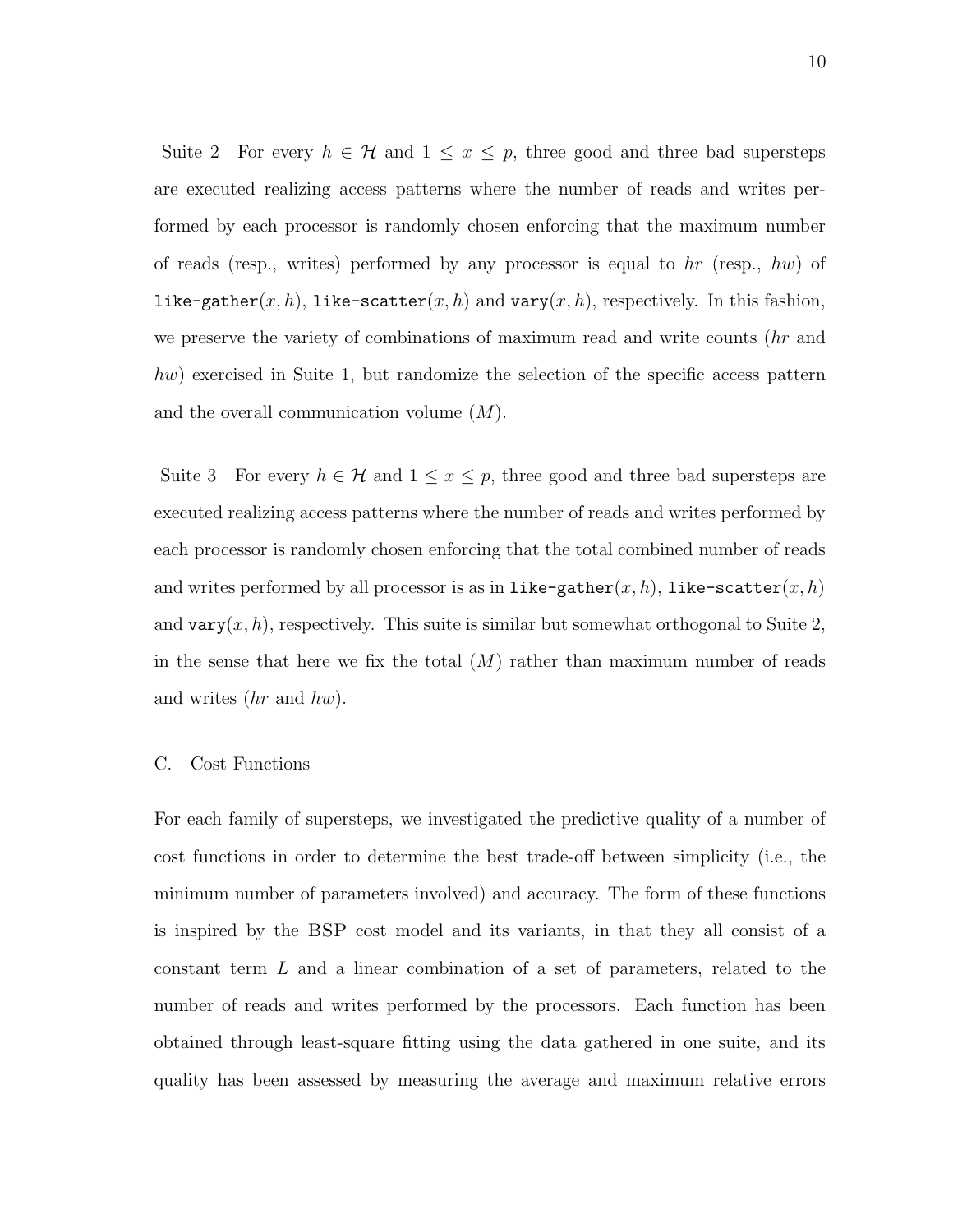between predicted and actual running times of the supersteps in the other two suites.

For each family, we examined the following cost functions:

 $H(h) = L + g_h \cdot h$  $HM(h, M) = L + g_h \cdot h + g_M \cdot M$  $\texttt{H} \texttt{r} \texttt{H} \texttt{w}(hr, hw) = L + g_{hr} \cdot hr + g_{hw} \cdot hw$  ${\tt HrHwM}(hr, hw, M) = L + g_{hr} \cdot hr + g_{hw} \cdot hw + g_M \cdot M \; ({\rm Bad\; Family})$  $HrrHwM-c(hr, hw, M) = L + g_{hrc} \cdot hrc + g_{hrm} \cdot hrm+$  $g_{hwc} \cdot hwc + g_{hwm} \cdot hwm + g_M \cdot M$  (Good Family)

Function HrHwM-c is a slight modification of HrHwM, obtained by splitting the contributions of  $hr$  and  $hw$  into two terms, namely  $hrc$  and  $hrm$  for  $hr$ , and  $hwc$  and  $hwm$ for hw. In particular, we let  $hrc = \min(hr, |L2|)$  and  $hrm = hr - hrc$ , where  $|L2|$  is the size of the L2 cache. Similarly, we let  $hwc = \min(hw, |L2|)$  and  $hwm = hw-hwc$ . In this way, we can model cache benefits for the first  $|L2|$  accesses. This partitioning resulted in more accurate predictions for the Good family. In contrast, for the Bad family it was unnecessary to distinguish between cache accesses and memory accesses in function HrHwM, since the Bad family comprises supersteps that do not take any significant advantage of the cache.

In order to improve predictiveness, we subdivided the Good supersteps into two sets R0 and R1 based on the value of  $h$ , and fit distinct functions for each of the two sets. R0 contains all supersteps with  $h \leq |L_2|$  (which all have  $hrm = hwm = 0$ ) and R1 contains those with  $h > |L2|$ . No subdivision was necessary for the Bad family.

For the Good family, the functions have been obtained from Suite 1 data, and their predictiveness has been assessed on Suite 2 and Suite 3 data. The coefficients of all functions for  $p = 8$  are shown in Table 1, while, for brevity, we only report the coefficients of function HrHwM-c (the most accurate function) for all processor configurations (see Table 2). (Note that the cost functions express running times in  $\mu$ s.) The average and maximum relative errors between actual and predicted times for the supersteps of Suites 2 and 3, are reported in Tables 3 and 4 for all functions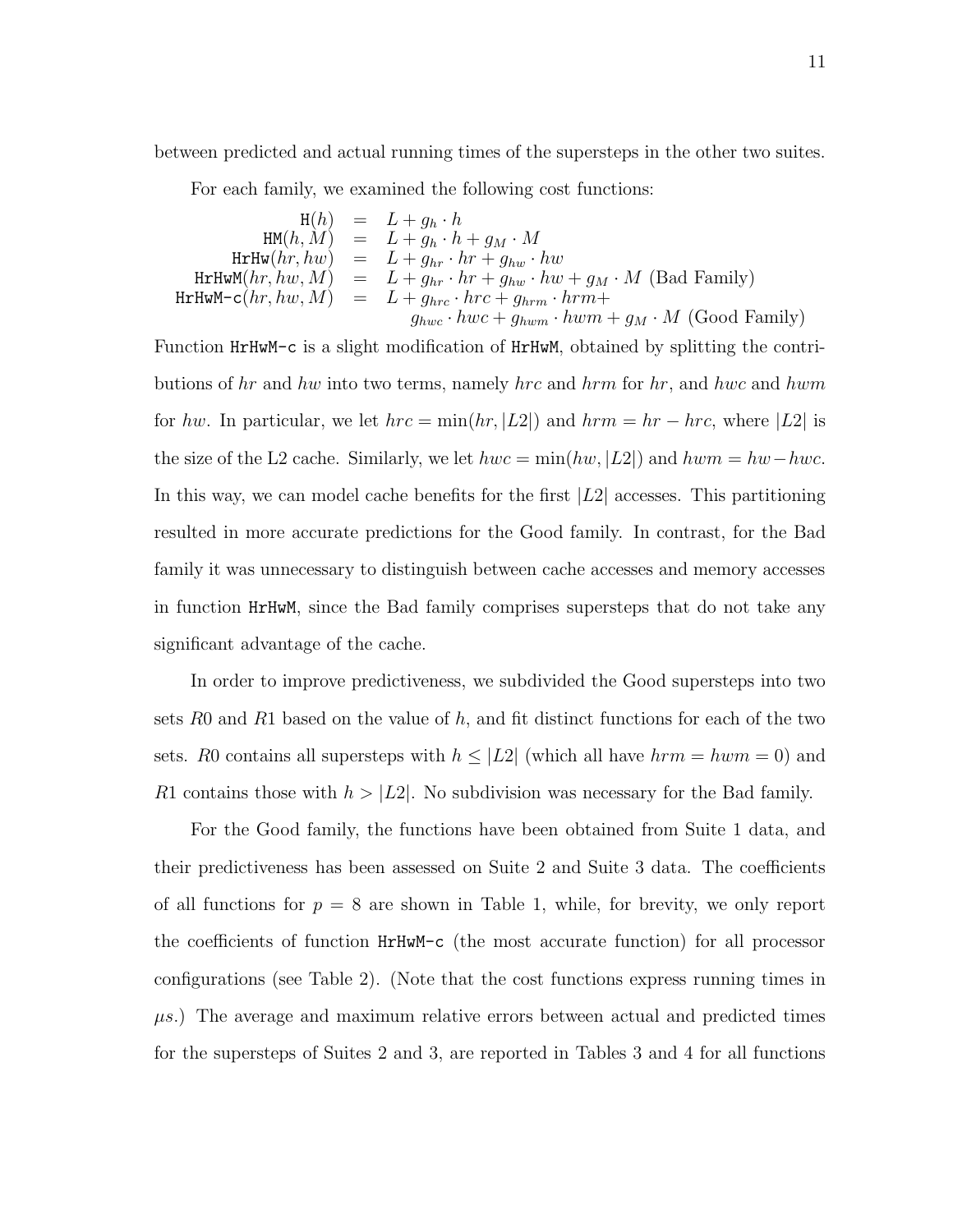| $p = 8$ |          | L              | $g_h$  | $g_{hr}$           | $g_{hw}$           | $g_M$   |
|---------|----------|----------------|--------|--------------------|--------------------|---------|
|         |          |                |        | $g_{hrc}, g_{hrm}$ | $g_{hwc}, g_{hwm}$ |         |
| H       | $\rm R0$ | 141            | 0.0236 |                    |                    |         |
|         | R1       | $-33137$       | 0.0897 |                    |                    |         |
| HrHw    | $\rm R0$ | 138            |        | 0.0186             | 0.0090             |         |
|         | R1       | $-34252$       |        | 0.0573             | 0.0487             |         |
| HM      | $\rm R0$ | 141            | 0.0180 |                    |                    | 0.00062 |
|         | R1       | $-33137$       | 0.0606 |                    |                    | 0.00322 |
| HrHwM-c | $\rm R0$ | 140            |        | 0.0184, 0.0        | 0.0087, 0.0        | 0.00005 |
|         | $\rm R1$ | $\overline{0}$ |        | 0.0202, 0.0492     | 0.0082, 0.0444     | 0.00027 |

Table 1. Coefficients of all functions fit from data in Suite 1 for  $p = 8$  processors (Good family).

Table 2. Coefficients of the function  $HrHwM-c(hr, hw, M) = L + g_{hrc} \cdot hrc + g_{hrm} \cdot hrm +$  $g_{hwc} \cdot hwc + g_{hwm} \cdot hwm + g_M \cdot M$  fit from data in Suite 1 (Good family).

| HrHwM-c |                        | L              | $g_{hrc}$ | $g_{hrm}$ | $g_{hwc}$ | $g_{hwm}$ | $g_M$   |
|---------|------------------------|----------------|-----------|-----------|-----------|-----------|---------|
| $p=2$   | $\mathbf{R0}$<br>$-30$ |                | 0.0184    | 0.0       | 0.0086    | 0.0       | 0.00009 |
|         | R1                     | $-5153$        | 0.0256    | 0.0482    | 0.0159    | 0.0442    | 0.00018 |
| $p=4$   | $\mathbf{R0}$          | 18             | 0.0185    | 0.0       | 0.0084    | 0.0       | 0.00013 |
|         | R1                     | $-2162$        | 0.0230    | 0.0489    | 0.0113    | 0.0444    | 0.00024 |
| $p = 8$ | $\bf R0$               | 140            | 0.0184    | 0.0       | 0.0087    | 0.0       | 0.00005 |
|         | R1                     | $\overline{0}$ | 0.0202    | 0.0492    | 0.0082    | 0.0444    | 0.00027 |
| $p=12$  | $\mathbf{R0}$          | 279            | 0.0183    | 0.0       | 0.0087    | 0.0       | 0.00004 |
|         | R1                     | $\overline{0}$ | 0.0191    | 0.0491    | 0.0081    | 0.0444    | 0.00035 |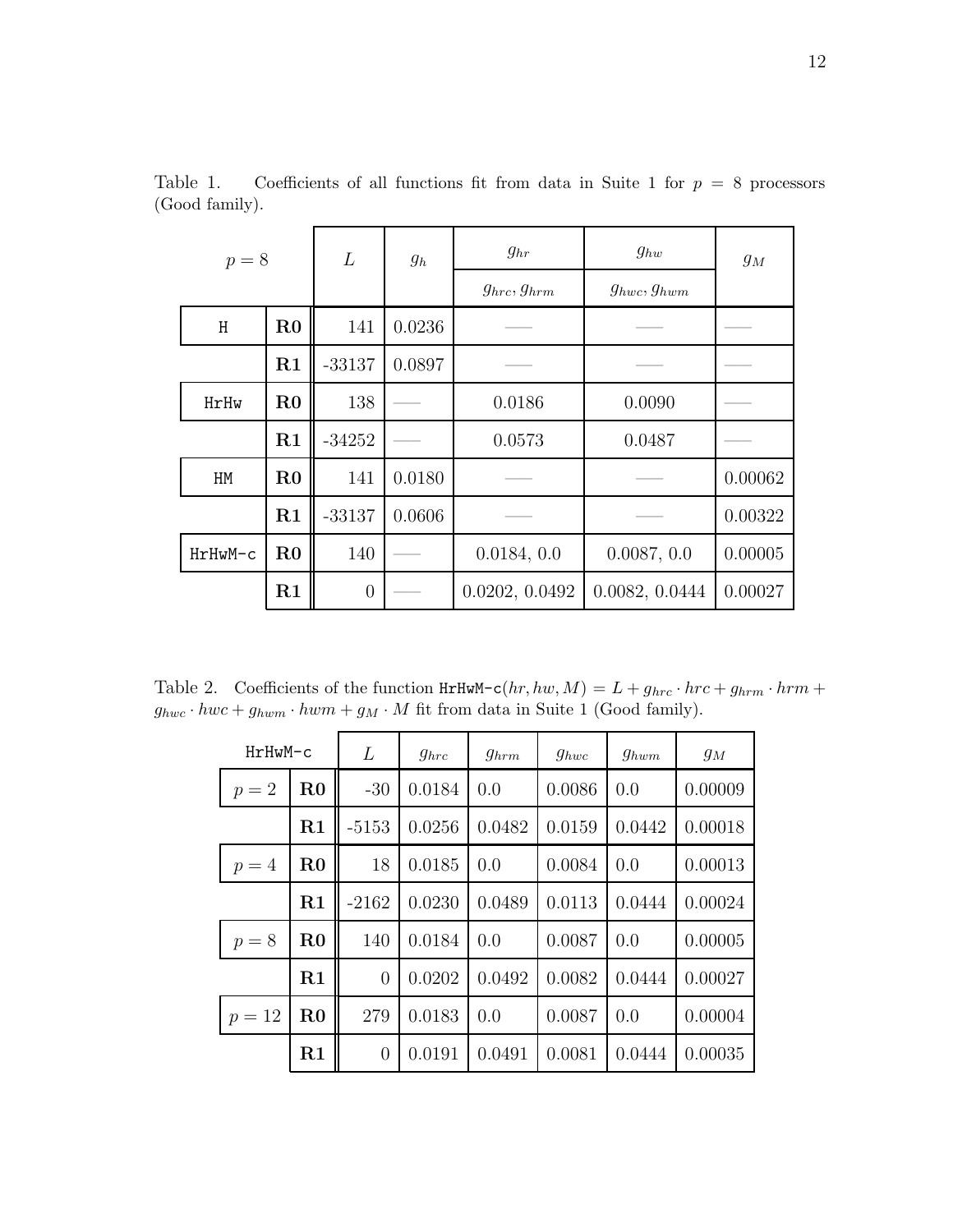| Relative      |             | $p=2$ |       | $p=4$ |       | $p = 8$ |       | $p = 12$ |       |
|---------------|-------------|-------|-------|-------|-------|---------|-------|----------|-------|
| <b>Errors</b> |             | Ave.  | Max   | Ave.  | Max   | Ave.    | Max   | Ave.     | Max   |
| H             | $\rm R0$    | 0.151 | 0.430 | 0.175 | 0.888 | 0.177   | 1.089 | 0.170    | 1.258 |
|               | R1          | 0.188 | 0.480 | 0.217 | 0.840 | 0.250   | 1.141 | 0.290    | 1.220 |
| HrHw          | $\rm R0$    | 0.046 | 0.386 | 0.037 | 0.321 | 0.050   | 0.303 | 0.066    | 0.362 |
|               | R1          | 0.034 | 0.323 | 0.061 | 0.641 | 0.150   | 1.461 | 0.241    | 1.090 |
| HM            | $_{\rm R0}$ | 0.134 | 0.409 | 0.148 | 0.698 | 0.148   | 0.899 | 0.145    | 1.048 |
|               | R1          | 0.144 | 0.398 | 0.172 | 0.501 | 0.158   | 0.498 | 0.160    | 0.615 |
| HrHwM-c       | $\rm R0$    | 0.046 | 0.388 | 0.036 | 0.310 | 0.049   | 0.296 | 0.065    | 0.360 |
|               | R1          | 0.014 | 0.077 | 0.017 | 0.116 | 0.026   | 0.136 | 0.049    | 0.262 |

Table 3. Validations for Suite 2 on functions fit from data in Suite 1 (Good family).

and all values of p.

For the Bad family, the functions have been obtained by fitting Suite 2 data, and their predictiveness has been assessed on Suite 1 and 3 data. In Table 5 we report the coefficients of all functions for  $p = 8$ , while in Table 6 we report the coefficients of HrHwM (the most accurate function) for all processor configurations. The average and maximum relative errors between actual and predicted times of the supersteps of Suite 1 and 3, are reported in Tables 7 and 8 for all functions and all values of p.

#### D. Comparisons

A number of observations concerning the cost functions and their estimated predictiveness are in order. In general, we note that not all functions exhibit the same predictive quality, although average errors never exceed 35%. Graphs showing pre-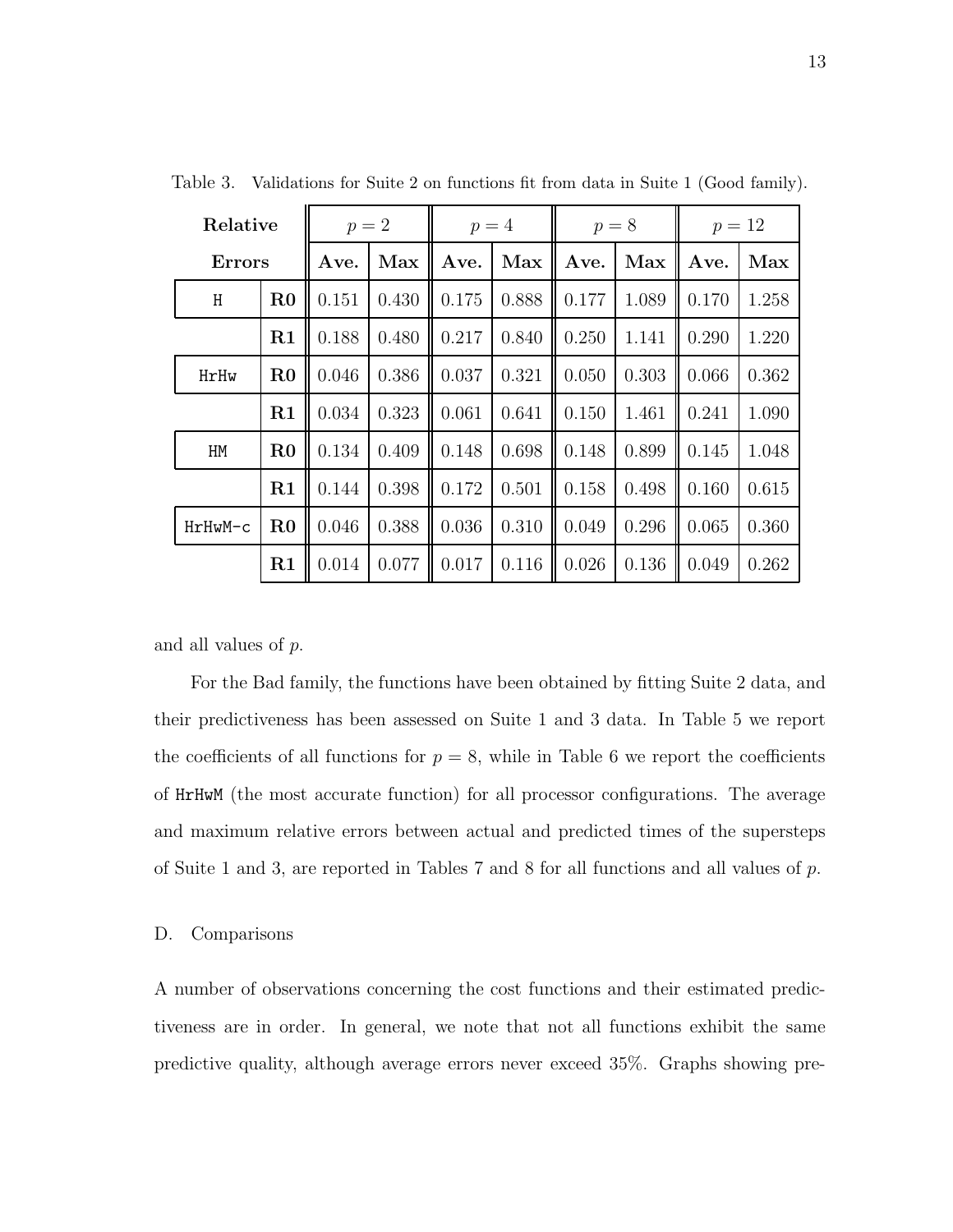| Relative      |          | $p=2$ |       | $p=4$ |       | $p = 8$ |       | $p = 12$ |       |
|---------------|----------|-------|-------|-------|-------|---------|-------|----------|-------|
| <b>Errors</b> |          | Ave.  | Max   | Ave.  | Max   | Ave.    | Max   | Ave.     | Max   |
| H             | $\rm R0$ | 0.089 | 0.603 | 0.087 | 0.480 | 0.088   | 0.444 | 0.089    | 0.450 |
|               | R1       | 0.074 | 0.270 | 0.096 | 0.248 | 0.111   | 0.365 | 0.141    | 0.800 |
| HrHw          | $\rm R0$ | 0.048 | 0.566 | 0.044 | 0.489 | 0.054   | 0.444 | 0.070    | 0.435 |
|               | R1       | 0.026 | 0.133 | 0.055 | 0.243 | 0.115   | 0.311 | 0.198    | 0.452 |
| HM            | $\rm R0$ | 0.074 | 0.566 | 0.068 | 0.470 | 0.080   | 0.446 | 0.087    | 0.426 |
|               | $\rm R1$ | 0.068 | 0.260 | 0.074 | 0.258 | 0.078   | 0.344 | 0.093    | 0.445 |
| HrHwM-c       | $\rm R0$ | 0.048 | 0.565 | 0.044 | 0.472 | 0.055   | 0.438 | 0.069    | 0.431 |
|               | R1       | 0.016 | 0.072 | 0.022 | 0.103 | 0.042   | 0.200 | 0.070    | 0.367 |

Table 4. Validations for Suite 3 on functions fit from data in Suite 1 (Good family).

Table 5. Coefficients of all functions fit from data in Suite 2 for  $p = 8$  processors (Bad family).

| $p = 8$ | L     | $g_h$  | $g_{hr}$ | $g_{hw}$ | $g_M$   |
|---------|-------|--------|----------|----------|---------|
| H       | 13055 | 1.8974 |          |          |         |
| HrHw    | 13767 |        | 0.7072   | 1.5467   |         |
| HM      | 18791 | 0.3221 |          |          | 0.20423 |
| HrHwM   | 16566 |        | 0.4612   | 0.7708   | 0.11138 |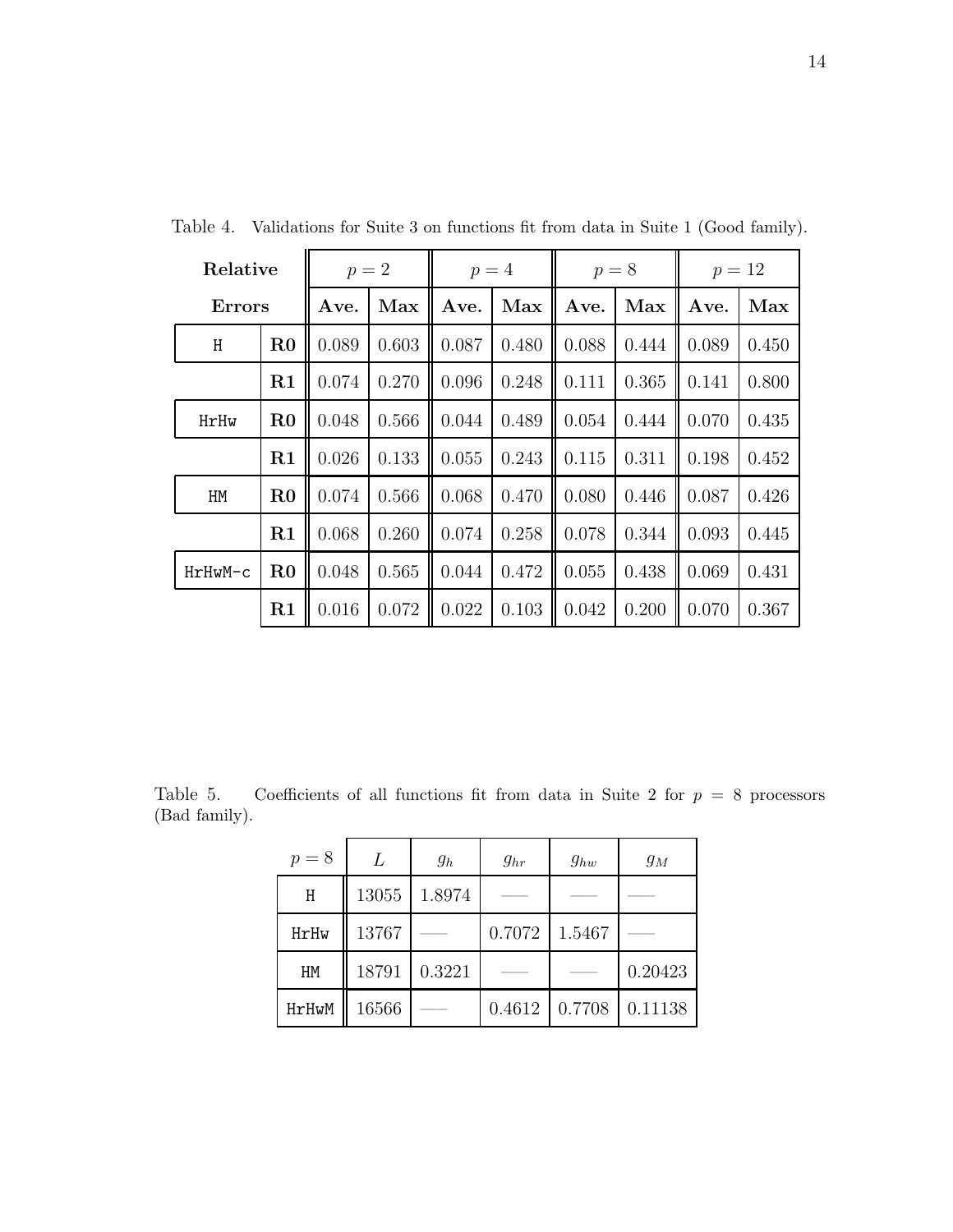| HrHwM   | L     | $g_{hr}$ | $g_{hw}$ | $g_M$  |
|---------|-------|----------|----------|--------|
| $p=2$   | 10444 | 0.5062   | 1.0377   | 0.0484 |
| $p=4$   | 16261 | 0.4748   | 1.0166   | 0.0663 |
| $p = 8$ | 16566 | 0.4612   | 0.7708   | 0.1113 |
| $p=12$  | 16555 | 0.2429   | 0.5755   | 0.1697 |

Table 6. Coefficients of the function  $\text{HrHwM}(hr, hw, M) = L + g_{hr} \cdot hr + g_{hw} \cdot hw + g_M \cdot M$ fit from data in Suite 2 (Bad family).

Table 7. Validations for Suite 1 on functions fit from data in Suite 2 (Bad family).

| Relative      | $p=2$ |                 | $p=4$ |                    | $p = 8$  |       | $p = 12$          |       |  |
|---------------|-------|-----------------|-------|--------------------|----------|-------|-------------------|-------|--|
| <b>Errors</b> | Ave.  | $Max \parallel$ |       | Ave. $\ $ Max $\ $ | Ave. Max |       | $\parallel$ Ave.  | Max   |  |
| H             | 0.203 | 0.309           |       | $0.211 \mid 0.700$ | 0.286    | 1.366 | $\parallel$ 0.354 | 2.020 |  |
| HrHw          | 0.075 | 0.222           | 0.097 | 0.279              | 0.178    | 0.355 | $\parallel$ 0.253 | 0.731 |  |
| HM            | 0.083 | 0.148           | 0.099 | 0.299              | 0.104    | 0.366 | $\parallel 0.108$ | 0.442 |  |
| HrHwM         | 0.057 | 0.206           | 0.058 | 0.205              | 0.063    | 0.201 | 0.060             | 0.277 |  |

Table 8. Validations for Suite 3 on functions fit from data in Suite 2 (Bad family).

| Relative      | $p=2$ |                 | $p=4$ |                                           |       | $p=8$                            | $p = 12$     |       |  |
|---------------|-------|-----------------|-------|-------------------------------------------|-------|----------------------------------|--------------|-------|--|
| <b>Errors</b> | Ave.  | $Max \parallel$ |       | Ave.   Max    Ave.   Max                  |       |                                  | Ave. $\vert$ | Max   |  |
| H             | 0.097 | 0.282           |       |                                           |       | $0.143$   0.386   0.145   0.4013 | 0.133        | 0.594 |  |
| HrHw          | 0.051 | 0.358           |       | $\parallel$ 0.078   0.451   0.084   0.290 |       |                                  | 0.090        | 0.460 |  |
| HM            | 0.096 | 0.449           |       | $0.085 \mid 0.556 \mid 0.066$             |       | 0.513                            | 0.070        | 0.438 |  |
| HrHwM         | 0.048 | 0.359           | 0.056 | 0.480                                     | 0.049 | 0.397                            | 0.059        | 0.409 |  |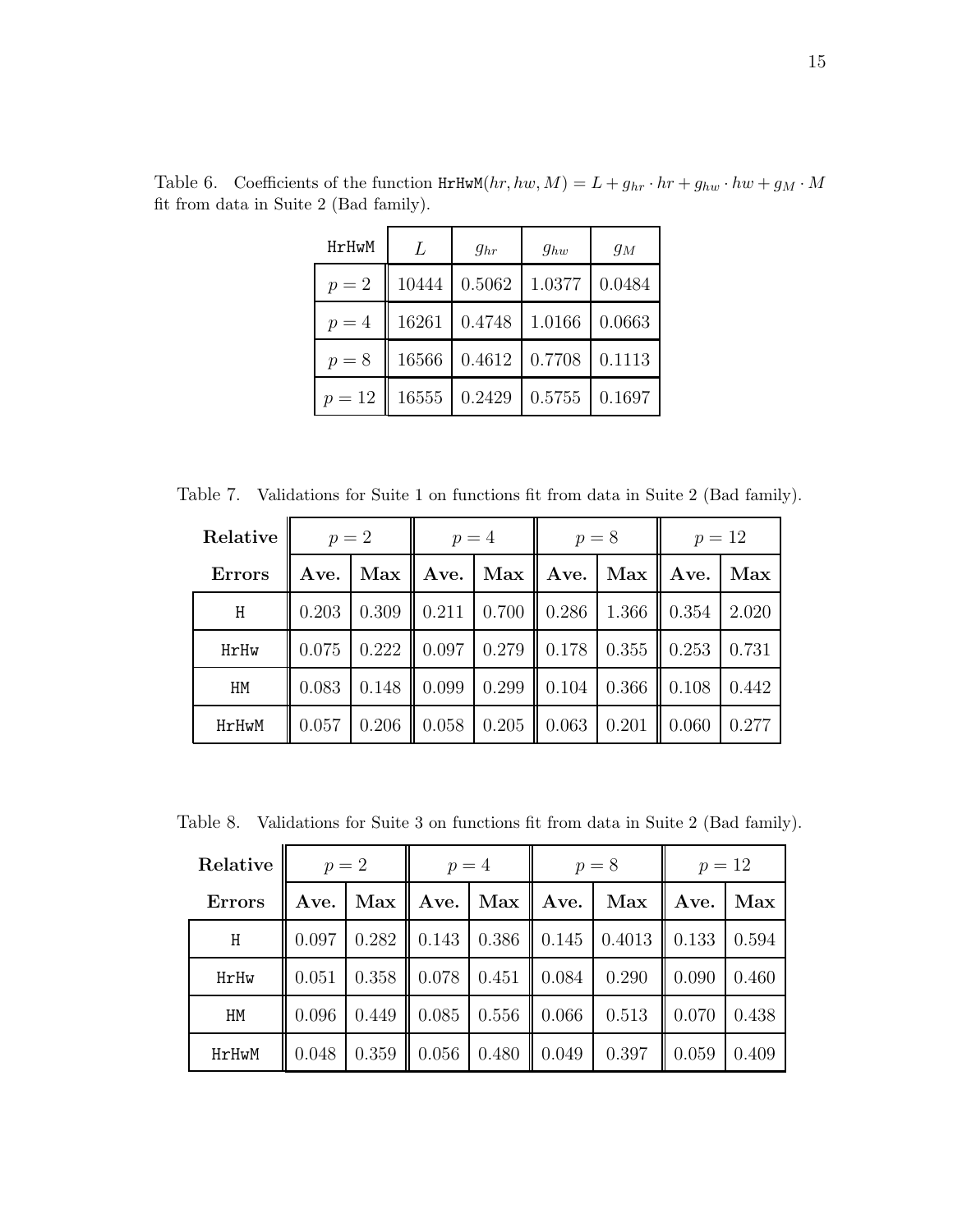dicted against measured times for a sample of patterns from both Good and Bad families are reported in Figure 3 on p. 17. In particular, it is easy to see that function H, which is analogous to the BSP cost function, exhibits the poorest predictiveness (e.g., see the graphs in Figure 4 on p. 18). This is due to the fact that reads and writes have, in general, different costs. Thus, unifying their contributions into a single parameter h results in an inevitable loss of accuracy. On the other hand, function HrHwM-c for the Good family, and function HrHwM for the Bad family, which separate the contributions of reads and writes and introduce the total number of accesses as an additional parameter, provide very accurate predictions that are always within 7% of the actual values.

This validates our hypothesis that when the impact of the memory hierarchy is fixed, as is the case for the two families of access patterns considered, the cost of an access pattern can be accurately predicted by a linear function of the maximum number of accesses performed by any processor and the total number of accesses performed by all processors. Moreover, the accuracy of the predictions, hence the linearity of the communication costs, improves as  $h$  increases. Indeed, for the Good family, the prediction errors of function HrHwM-c for the set R1 are better than those for R0. Similarly, for the Bad family, a number of tests we made, which are not reported here for brevity, show that the prediction errors of function HrHwM tend to decrease as h increases. Specific considerations regarding the cost functions for each family are made below.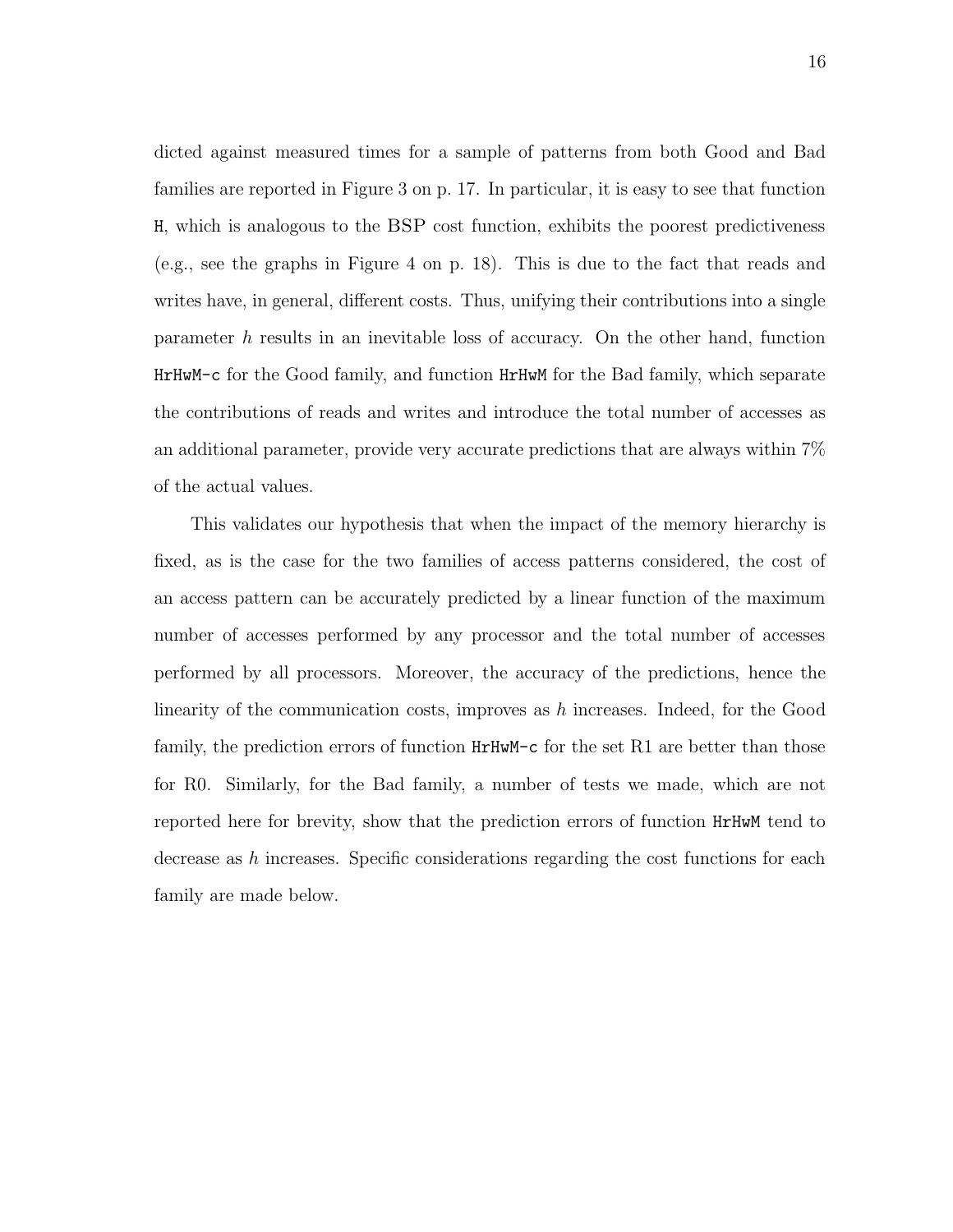

Fig. 3. Cost functions: measured vs. predicted times for all functions. protect For each pattern, we show the Good and Bad measured and predicted times for  $x = 5$ ,  $p = 8$ . The gather and scatter Good (Bad) case shows data from Suite 2 (Suite 1), and the vary Good and Bad cases show data from Suite 3; recall good (bad) cost functions were fit using Suite 1 (Suite 2) data. Note that HrHwM-c and HrHwM are clearly the best predictors, while H is clearly less reliable. Similar results were observed for all patterns and Suites.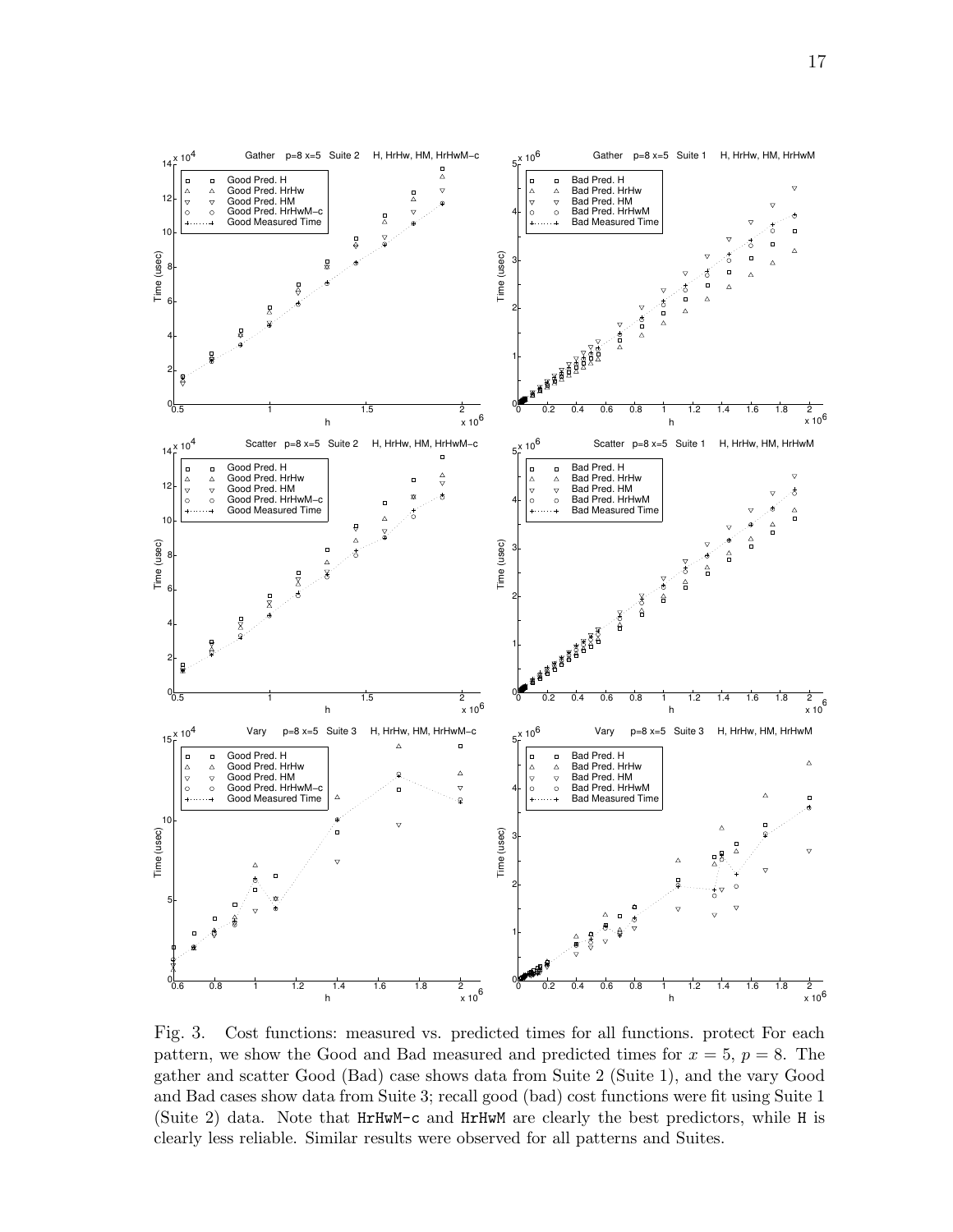

Fig. 4. Cost functions: measured vs. predicted for H and HrHwM, like-gather patterns from Bad family,  $x = 2, 3, 4, 5, 6, 7, p = 8$ , Suite 1 data (cost functions fit from Suite 2 data). Notice how HrHwM predicts well the actual time, whereas H overestimates for smaller  $x$  and underestimates for larger x. A similiar behavior was observed for the Good family, and for all other access patterns.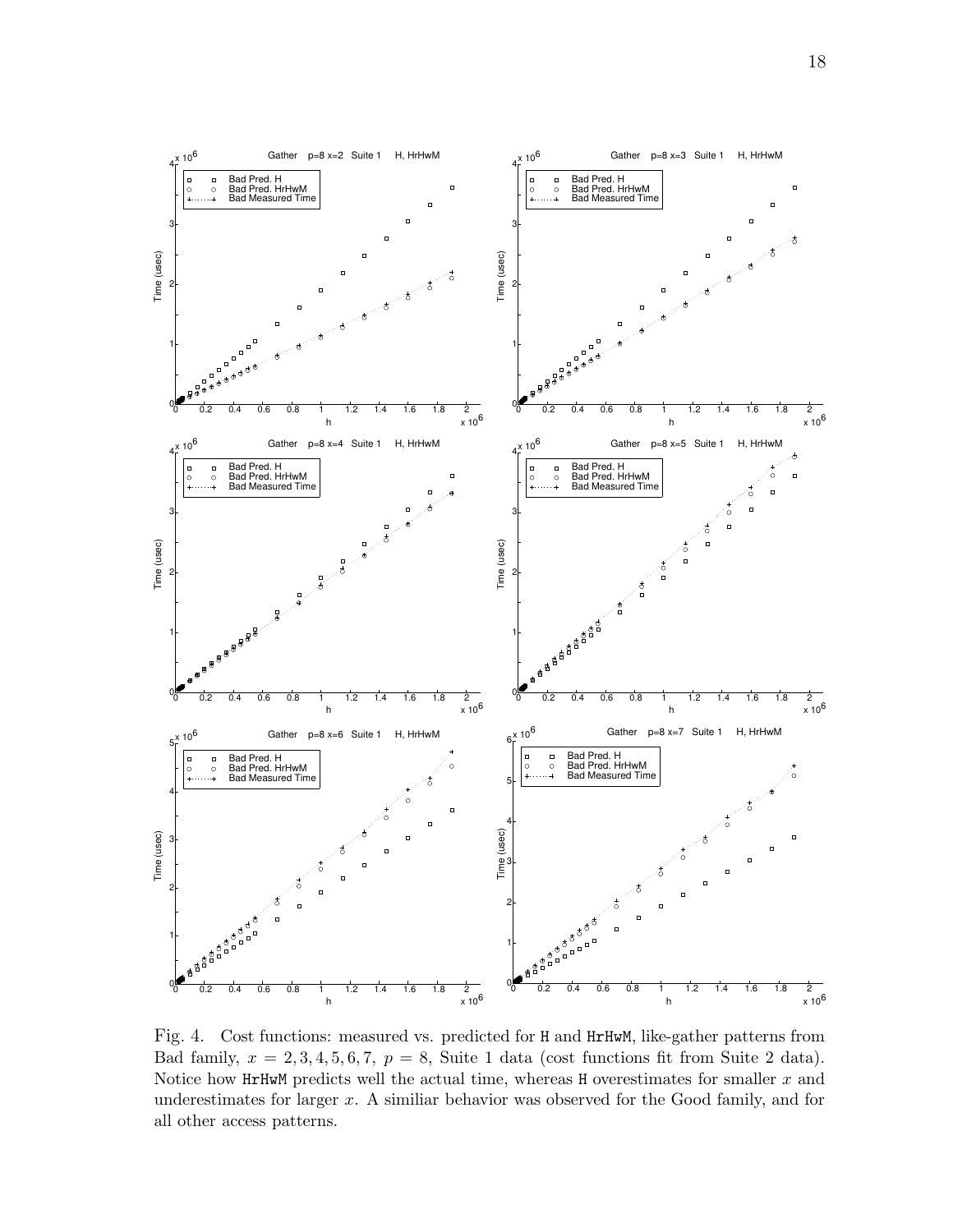Good family A number of conclusions can be drawn by looking at the coefficients of the HrHwM-c function (see Tables 1 and 2.) When accesses are done in cache, reads are about twice as expensive as writes (compare  $g_{hrc}$  vs  $g_{hwc}$ ). This is explained by the fact that on the SGI PC reads are blocking while writes are not. In contrast, for accesses in main memory the difference between reads and writes fades away.

The coefficients of the functions appear rather insensitive to the number of processors, since a Good access pattern involves very little interference. One exception is the slight decrease of  $g_{hrc}$  and  $g_{hwc}$  for R1 as p increases, which is compensated by an increase of  $g_M$ . Note however that these three coefficients have little weight compared to  $g_{hrm}$  and  $g_{hwm}$ . Also, for any fixed processor configuration, the functions for R0 and  $R1$  look very similar, except for the L term, which plays a second order role and whose value is very sensitive to noise in the data. This suggests that the distinction of the supersteps in the two sets  $R_0$  and  $R_1$  may not be necessary. In fact, we can show that by fitting the HrHwM-c function on all supersteps, average prediction errors become only slightly worse and are always below 10%.

In summary, by looking at the validations of the different functions (see Tables 3 and 4), we can clearly conclude that the BSP-like function H is consistently worse and HrHwM-c is consistently better than the others. As for the other two functions HM and HrHw, we observe that HrHw is significantly better than HM except for  $R1$  and  $p \geq 8$ , where the latter becomes more accurate. Again, this can be explained by the fact that when accesses are entirely done in cache (case R0) there is little interference of requests on the bus, and thus the parameter  $M$  plays almost no role, while it is important to distinguish between reads and writes, which have different costs. On the other hand, for larger h (case  $R1$ ) more memory accesses are done, thus M becomes more important (since all memory accesses compete for the same resource), while the distinction between reads and writes fades away.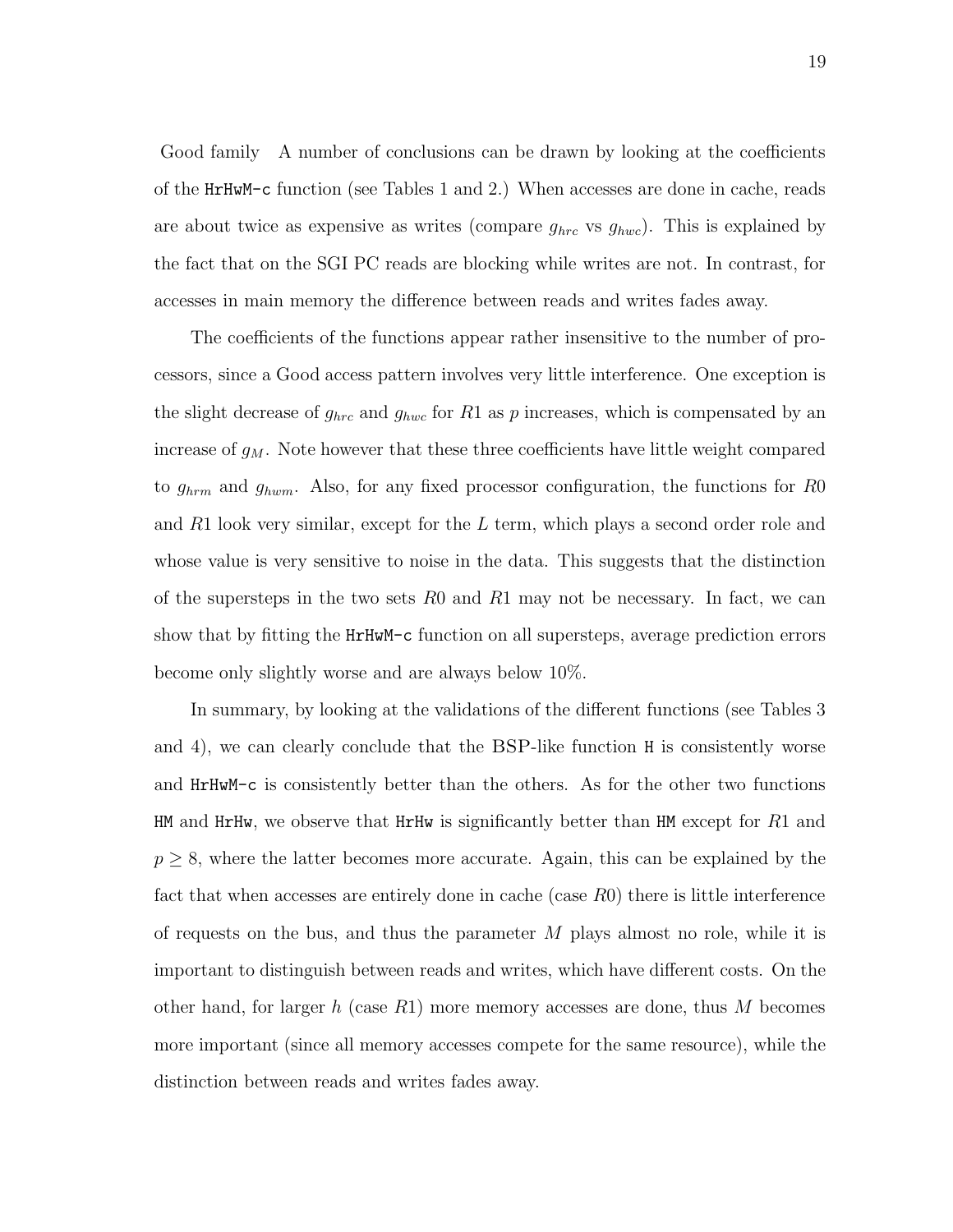Bad family Let us now concentrate on the functions fitted for the Bad family, with particular reference to HrHwM, whose predictive quality is definitively superior to that of the other functions (see Tables 5 and 6). The first observation is that the impact of global reads and writes on the running time of a superstep is now reversed with respect to the Good family, since writes are weighted about twice as much as reads (compare  $g_{hr}$  vs  $g_{hw}$ ). This reflects the fact that a large number of invalidations take place during the execution of a bad superstep. For the same reason, the coefficient  $g_M$  of the M parameter is much larger than the one in the HrHwM-c function of the Good family, since parameter  $M$  is an indicator of the high level of contention among the processors. Indeed, as p increases, the  $g_{hr}$  and  $g_{hw}$  coefficients decrease while  $g_M$ increases, since the effects of contention are better captured by  $M$ , which is related to the overall number of accesses, rather than by  $hr$  and  $hw$ , which describe the activity of a single processor.

As in the case of the Good family, the BSP-like function H is consistently worse than all other functions, while HrHwM is consistently better (see Tables 7 and 8). Indeed, the gap in predictive quality between  $H$  and the other functions is more pronounced than before, since function H has no means of accounting for the different costs of reads and writes and for the greater impact of M on the running time. Function HrHw is slightly more accurate than function HM for  $p \leq 4$  processors, while the latter becomes more accurate than the former for  $p \geq 8$ . This phenomenon substantiates our previous observation that, as  $p$  increases,  $M$  relates better than  $hr$ and hw to the amount of contention generated by a superstep executed in bad mode.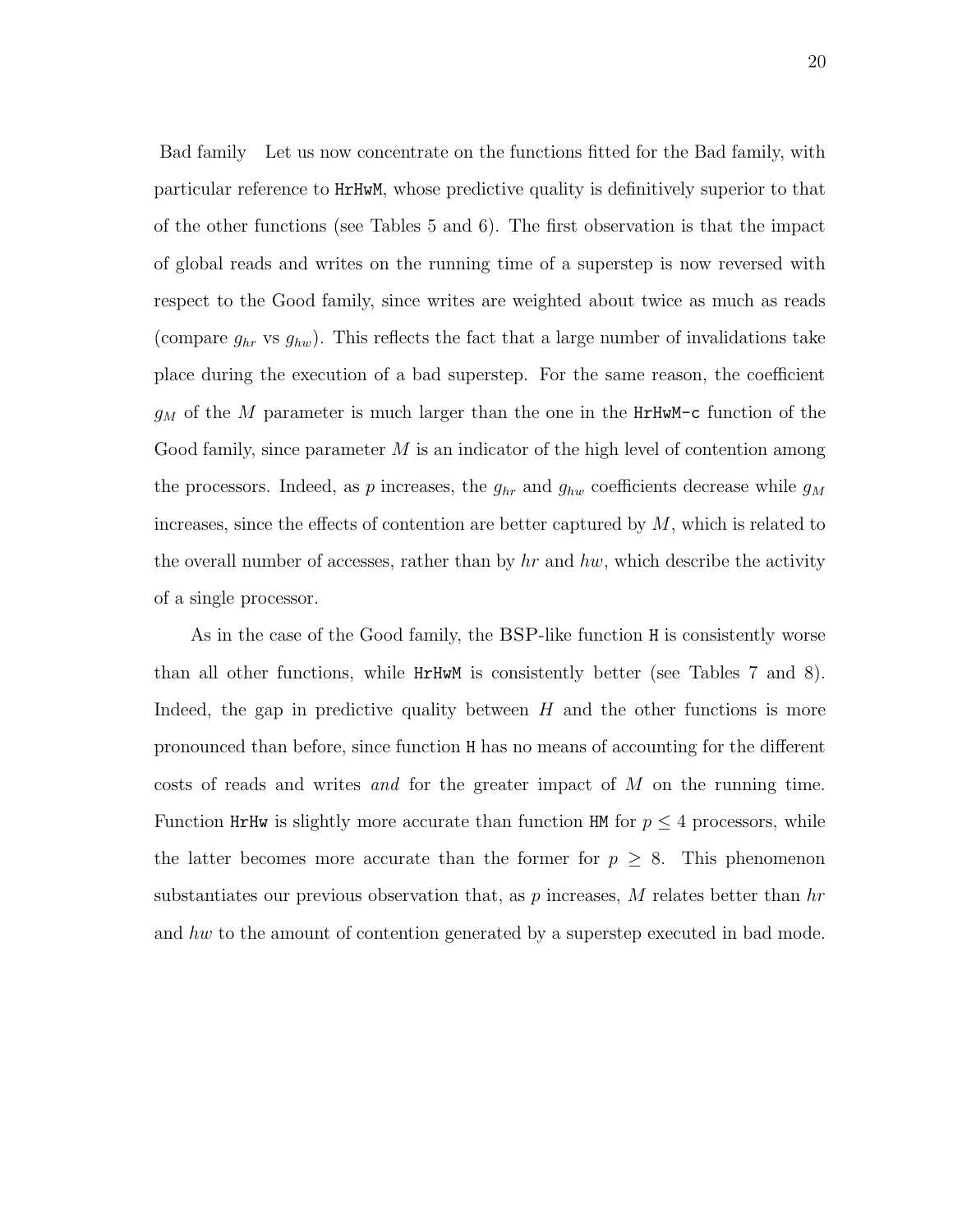#### CHAPTER III

#### PREDICTION INTERVAL – VALIDATION AND PROFILING TOOL

In order to support the validity of our framework and exercise the prediction interval, we performed two types of tests on the SGI PC: (1) we ran several supersteps realizing communication patterns of different degrees of locality; and (2) we ran three different sorting algorithms on several input sizes. In both cases, we verified that the measured communication costs always fall within the prediction interval, and tried to obtain an estimate of how well the application uses the memory hierarchy (e.g., degree of locality and contention) by means of the quantities  $Loc = (t_b - t_m)/(t_b - t_g)$  and  $M/G = t_m/t_g$ , where, for a given program or superstep,  $t_m$ ,  $t_g$  and  $t_b$  denote measured communication time, and Good and Bad predictions, respectively. The Loc value is an indicator of the distance of the measured time from the good and bad predictions, specifically  $0 \leq Loc \leq 1$  and  $Loc = 1$  when  $t_m = t_g$ , while  $Loc = 0$  when  $t_m = t_b$ . Since the supersteps in the bad family represent a very extreme worst-case scenario, which is unlikely to be experienced by most applications, we introduced the  $M/G$ quantity, which helps distinguish patterns characterized by high Loc values.

#### A. Arbitrary Communication Patterns

We tried to assess the different contributions of spatial and temporal locality by running two sets of communication patterns with varying values of  $hr$ , hw and M. In the first set, each processors accesses distinct random blocks of data from the shared memory, where the block size equals the L2 cache line size. No such block initially resides in the processor's caches. In this fashion, spatial locality is preserved, while temporal locality is lost. In the second set, processors access completely random memory locations, so that both types of locality are lost. These latter patterns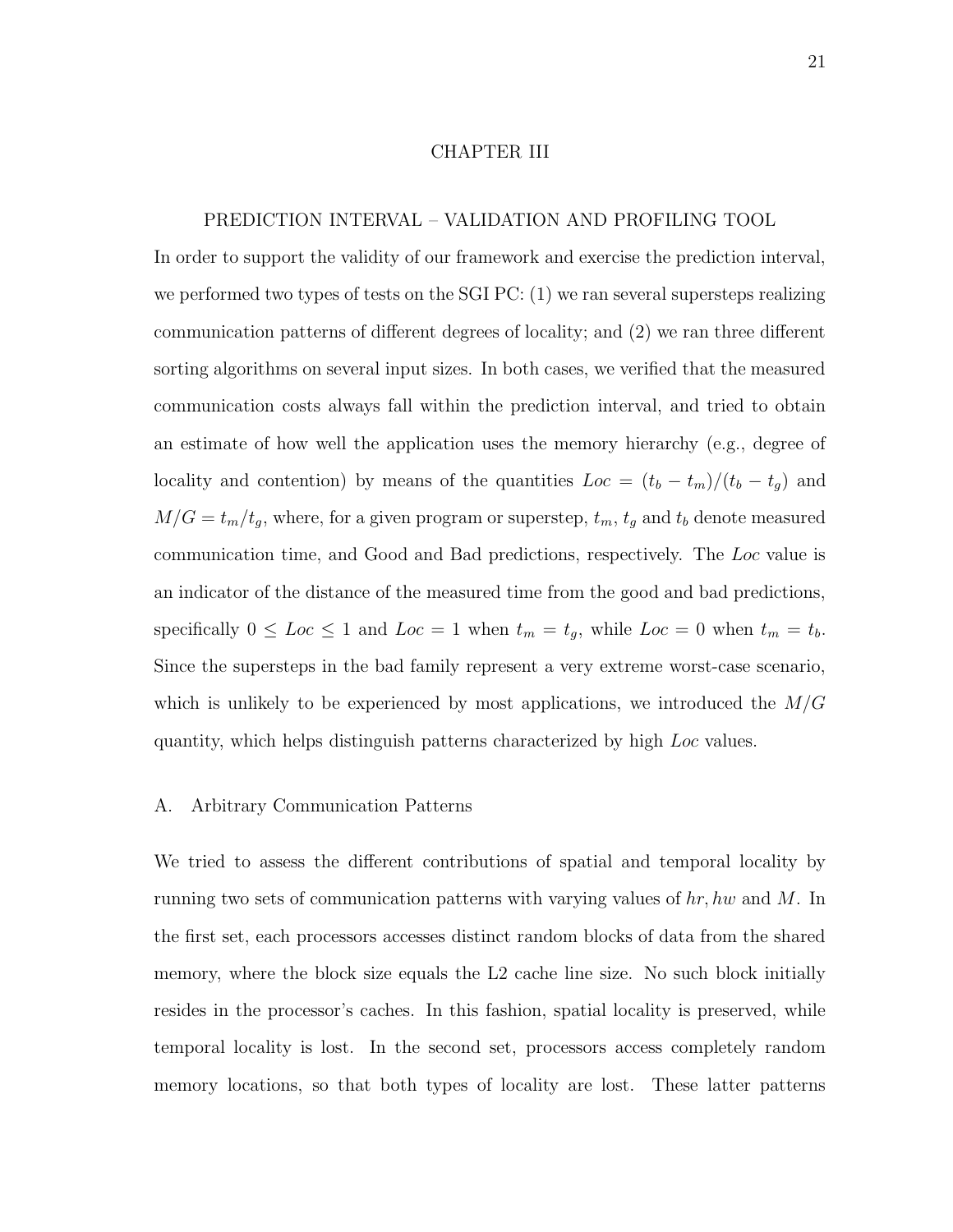closely resemble those in the Bad family, except that no attempt is made to maximize contention through false sharing.

The measured times of all the tested patterns fall within the prediction interval. Moreover, as expected, patterns in the first set exhibit a much better performance. In particular their average Loc value is always above 0.9, while the  $M/G$  ratio is consistently below 5. The (mild) performance loss with respect to patterns in the Good family is mainly due to lack of temporal locality. In contrast, the average Loc value of the patterns in the second set is very close to zero, a performance practically indistinguishable from that of the Bad family. These findings support two conclusions: preserving spatial locality is crucial for approaching best-case performance, and false sharing has less impact on performance than loss of locality.

#### B. Sorting Algorithms

In order to exercise the prediction interval given by our cost model on real applications, we implemented three different sorting algorithms: samplesort [12], columnsort [13], and a parallel version of radixsort [14]. We performed an extensive set of runs covering wide ranges of  $n$ , the number of random integers sorted. Since we model communication costs only, we limited ourselves to comparing measured versus predicted cumulative time of the copy-in/copy-out phases of the supersteps executed by each run.

As expected, the measured execution times always fall within the prediction interval. Moreover, in every case the relative order of the measured times for the algorithms is the same as their relative order in both the Good and Bad predictions (see Figure 5 on p. 23.) This suggests that our cost model may be profitably employed to forecast the relative performance of different algorithms for the same problem.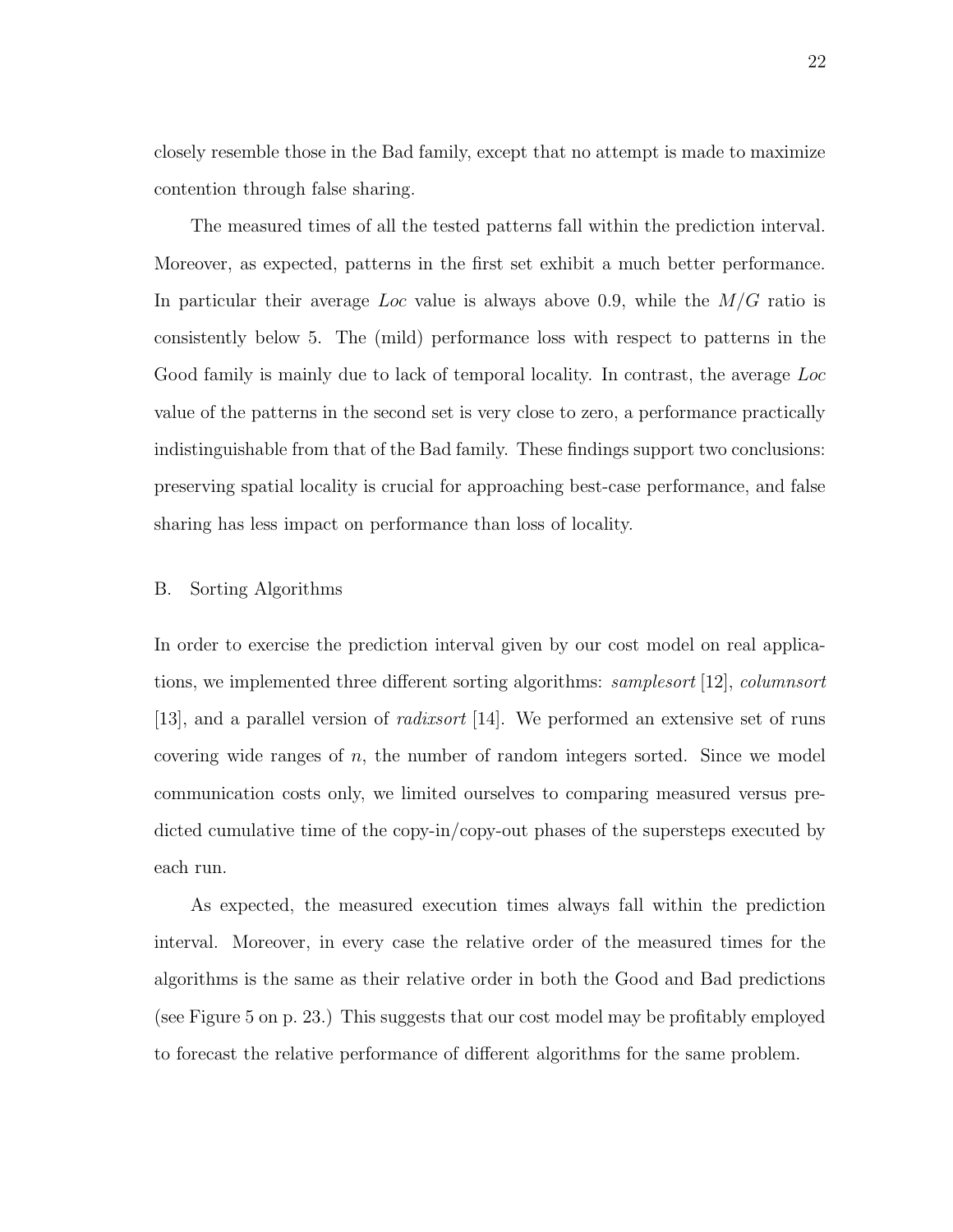

Fig. 5. All sorts: measured times vs. predicted times by HrHwM-c (Good) and HrHwM  $(Bad)$ ,  $p = 4, 8, 12$ . Notice how the distance between measured times and Good predictions diverges as p grows, for radixsort and columnsort, whereas it remains relatively constant in the other cases.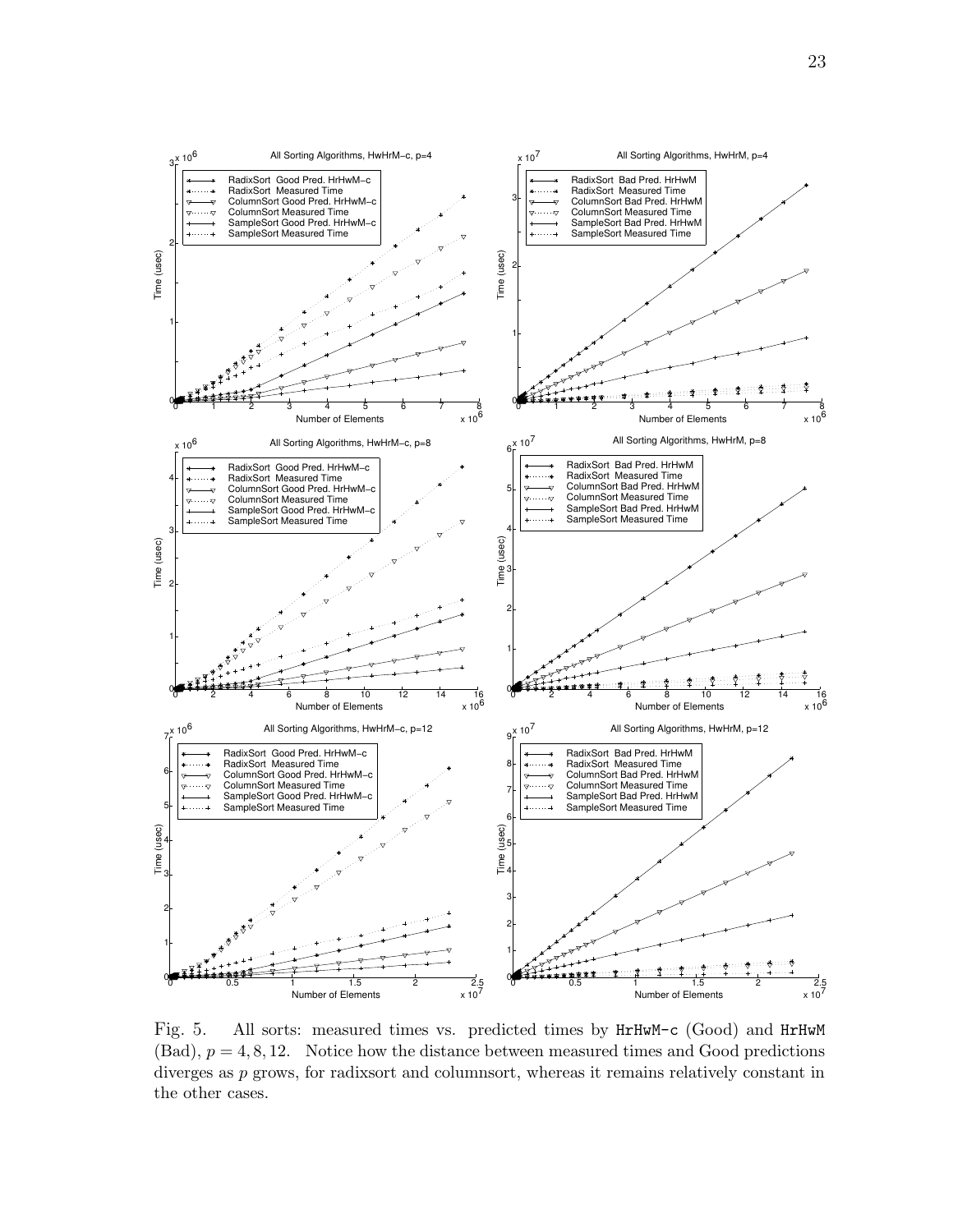Table 9. Column sort superstep analysis. The  $M/G$  and Loc values (defined in the text) are averages. Good and Bad predictions are based on the functions HrHwM-c and HrHwM, respectively.

|     | Column Sort Superstep Analysis |                                                                              |     |              |       |              |                           |              |        |           |  |  |
|-----|--------------------------------|------------------------------------------------------------------------------|-----|--------------|-------|--------------|---------------------------|--------------|--------|-----------|--|--|
|     | Superstep                      |                                                                              |     | $=2$         | $n=4$ |              | $= 8$<br>$\boldsymbol{n}$ |              | $p=12$ |           |  |  |
| SS# | description                    | hr, hw, M                                                                    | Loc | $_{\rm M/G}$ | Loc   | $_{\rm M/G}$ | Loc                       | $_{\rm M/G}$ | Loc    | $\rm M/G$ |  |  |
|     | init matrix                    | $\frac{n}{p}$ , 2n<br>$\, n \,$<br>$\boldsymbol{n}$                          | .93 | 5.18         | .93   | 5.44         | .93                       | 7.41         | .94    | 8.36      |  |  |
| 2   | sort/transp                    | $\mathbf n$<br>$\mathbf{n}$<br>2n<br>$\boldsymbol{\eta}$<br>$\boldsymbol{n}$ | .95 | 3.62         | .96   | 3.72         | .95                       | 4.61         | .96    | 6.16      |  |  |
| 3   | sort/rev-transp                | $\mathbf{n}$<br>$\mathbf{n}$<br>2n<br>$n^{\frac{1}{2}}$<br>n,                | .85 | 9.97         | .81   | 13.34        | .78                       | 19.69        | .76    | 31.09     |  |  |
|     | sort                           | $\bm{n}$<br>$\boldsymbol{n}$<br>$\frac{1}{p}$ , 2n<br>$n^{\frac{1}{2}}$      | .95 | 3.89         | .95   | 4.06         | .95                       | 5.26         | .95    | 6.62      |  |  |
| 5   | rshift/sort/Ishift             | $\frac{n}{\cdot}$<br>$\frac{n}{p}, 2n$<br>n,                                 | .95 | 3.72         | .96   | 3.70         | .96                       | 4.45         | .96    | 5.52      |  |  |

We found that all sorting algorithms exhibit a fairly good use of memory hierarchy (average  $Loc \ge 0.9$ ). This is not surprising, as observed before, the Bad prediction assumes no locality and a very high degree of contention that are unlikely to be experienced by a well-designed application.

However, there are differences between the programs in terms of their  $M/G$ ratio. In particular, we noted that samplesort's utilization of the memory hierarchy scales better with  $p$  than those of the other algorithms. Indeed, radix and columnsort require more global data movement than samplesort and thus become increasingly more inefficient as more processors become active in the system.

The use of the prediction interval, and the resulting  $M/G$  values, as a profiling tool can be illustrated by examining the supersteps of columnsort (see Table 9 on p. 24 for a summary analysis of each superstep for  $p = 2, 4, 8, 12$ . We note that although all supersteps have the same  $(hr, hw, M)$  value, they do not all exhibit similar Loc or  $M/G$  measures. In particular, superstep 3 has a markedly lower (higher) Loc  $(M/G)$  value, which reveals that this superstep is the one responsible for column sort's degrading performance as p grows. This is an example of how our cost model can be used to profile an application and determine which supersteps are in need of optimization.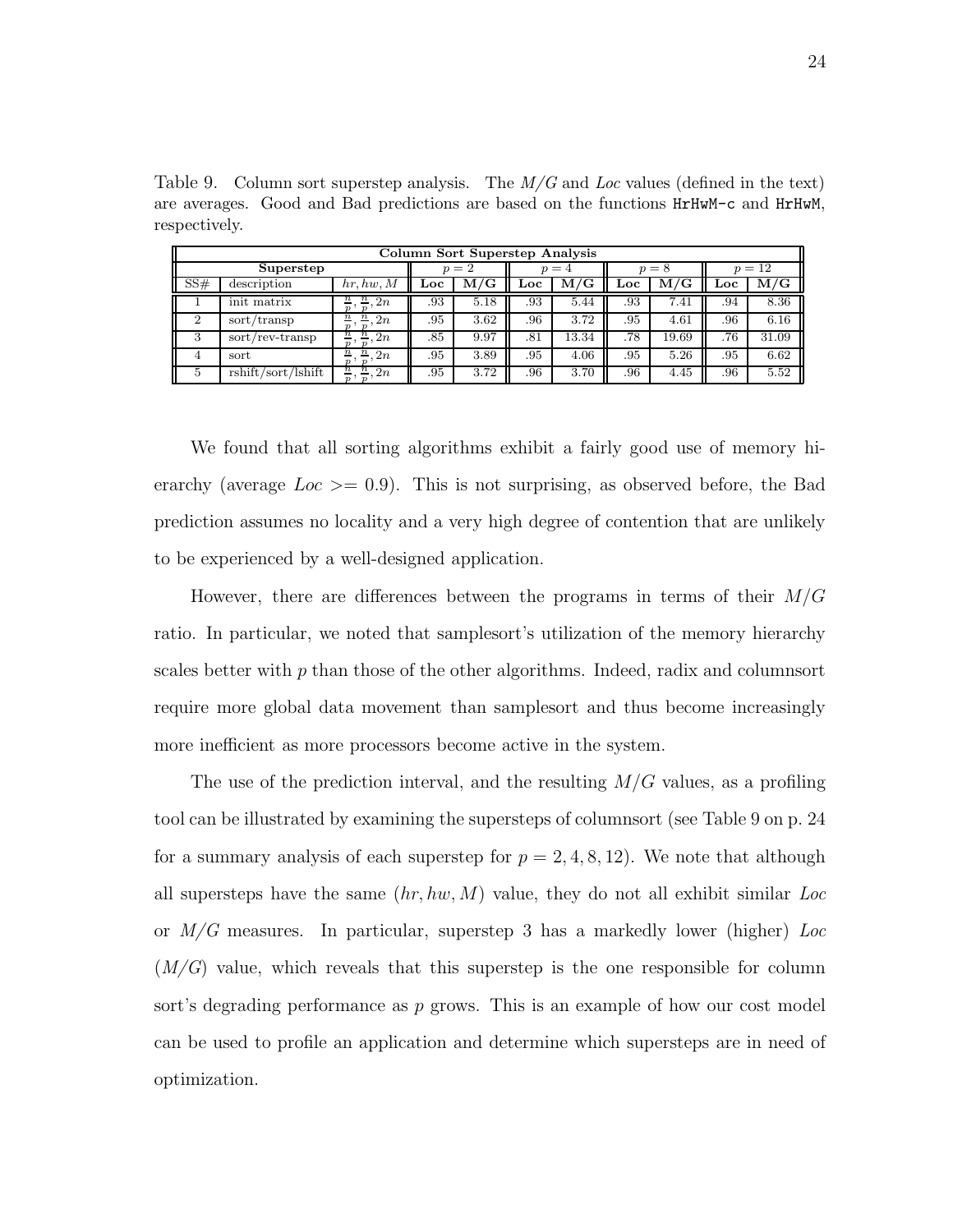Table 10. Radix sort superstep analysis. The  $M/G$  and Loc values (defined in the text) are averages. Good and Bad predictions are based on the functions HrHwM-c and HrHwM, respectively.

| Radix Sort Superstep Analysis |             |                                              |       |                         |         |              |         |                          |        |              |  |
|-------------------------------|-------------|----------------------------------------------|-------|-------------------------|---------|--------------|---------|--------------------------|--------|--------------|--|
| Superstep                     |             |                                              | $n=2$ |                         | $p = 4$ |              | $p = 8$ |                          | $p=12$ |              |  |
| $\parallel$ SS#               | description | hr, hw, M                                    | Loc   | $\mathbf{M}/\mathbf{G}$ | ⊥oc     | $_{\rm M/G}$ | Loc     | M/G                      | Loc    | $_{\rm M/G}$ |  |
|                               | count elts  | $\frac{n}{2}$ , 64, $n + 64p$                | .97   | 1.65                    | .96     | 1.84         | .95     | 2.78                     | .96    | 3.76         |  |
|                               | prefix sum  | 64, 64, 128p                                 | .99   | -                       | .99     | -            | .97     | $\overline{\phantom{a}}$ | .95    |              |  |
|                               | add offsets | 64, 64, 128p                                 | .99   | -                       | .99     | -            | .98     | $\overline{\phantom{a}}$ | .95    |              |  |
|                               | move elts   | $+64, \frac{n}{n}, 2n + 64p$<br>$\mathbf{n}$ | .97   | 2.55                    | .96     | 2.77         | .96     | 4.03                     | .96    | 5.05         |  |

Table 11. Sample sort superstep analysis. The  $M/G$  and Loc values (defined in the text) are averages. Good and Bad predictions are based on the functions HrHwM-c and HrHwM, respectively.

| Sample Sort Superstep Analysis |             |                                                      |       |              |      |           |       |                         |        |      |
|--------------------------------|-------------|------------------------------------------------------|-------|--------------|------|-----------|-------|-------------------------|--------|------|
| Superstep                      |             |                                                      | $=$ 2 |              | $=4$ |           | $p=8$ |                         | $p=12$ |      |
| SS#                            | description | hr, hw, M                                            | Loc   | $_{\rm M/G}$ | Loc  | $\rm M/G$ | Loc   | $\mathbf{M}/\mathbf{G}$ | Loc    | M/G  |
|                                | get sample  | 100, 100, 200p                                       | .96   |              | .97  | $\equiv$  | .95   | -                       | .91    |      |
| 2                              | count elts  | $\frac{n}{n}$<br>$+p, p, n + 2p^2$                   | .82   | 7.34         | .85  | 6.83      | .91   | 6.81                    | .93    | 7.12 |
|                                | prefix sum  | $p, p, 2p^2$                                         | .99   |              | .99  | $\equiv$  | .97   | -                       | .95    |      |
|                                | move elts   | $\frac{n}{n} + \frac{3p}{n}, \frac{n}{n}, 2n + 3p^2$ | .86   | 8.58         | .88  | 8.21      | .91   | 8.58                    | .94    | 8.69 |
| Ð                              | sort bkts   | $,\frac{n}{n},2n * ideal*$<br>$\frac{n}{p}$ ,        | .87   | 7.82         | .87  | 7.80      | .91   | 7.81                    | .94    | 7.65 |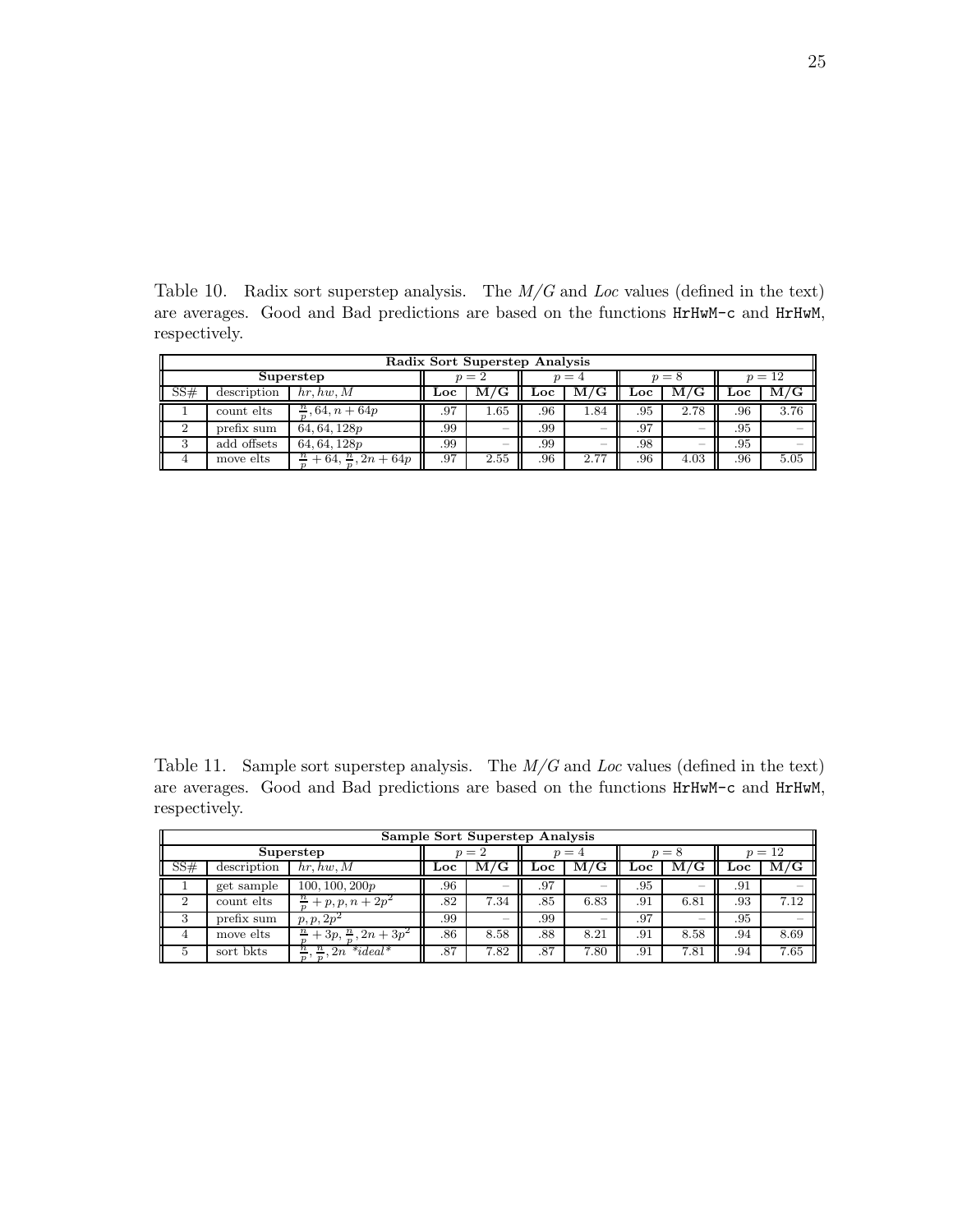#### CHAPTER IV

#### **CONCLUSION**

The results of our investigation are summarized in the following points:

- The influence of the memory hierarchy is crucial. Access patterns from the two families that are identical with respect to the number of reads/writes performed by each individual processor, have execution costs that differ by up to two orders of magnitude on the SGI PC.
- Accurate predictions can be attained for families of access patterns that make a similar use of the hierarchy. Within each family of access patterns we show that communication costs can be predicted with a high-level of accuracy through a BSP-like linear function of few parameters related to mere access counts. Additionally, for each family, we compare the predictions of several cost functions to assess the relative importance of a number of parameters. We provide evidence that in order to achieve high accuracy, it is necessary to account separately for reads and writes, and to include a measure of the overall communication volume.
- *Prediction Interval.* The cost functions synthesized for the two families of access patterns provide a prediction interval that can be used to: (i) lower and upper bound an application's actual communication time, and (ii) profile an application to gain valuable insights into its interaction with the memory hierarchy, which may in turn lead to better algorithm design [15].

Our conclusions are based on an extensive set of experiments. Specifically, we measure actual costs of three different suites of access patterns for each family, and use one suite to interpolate several cost functions, and the others to assess their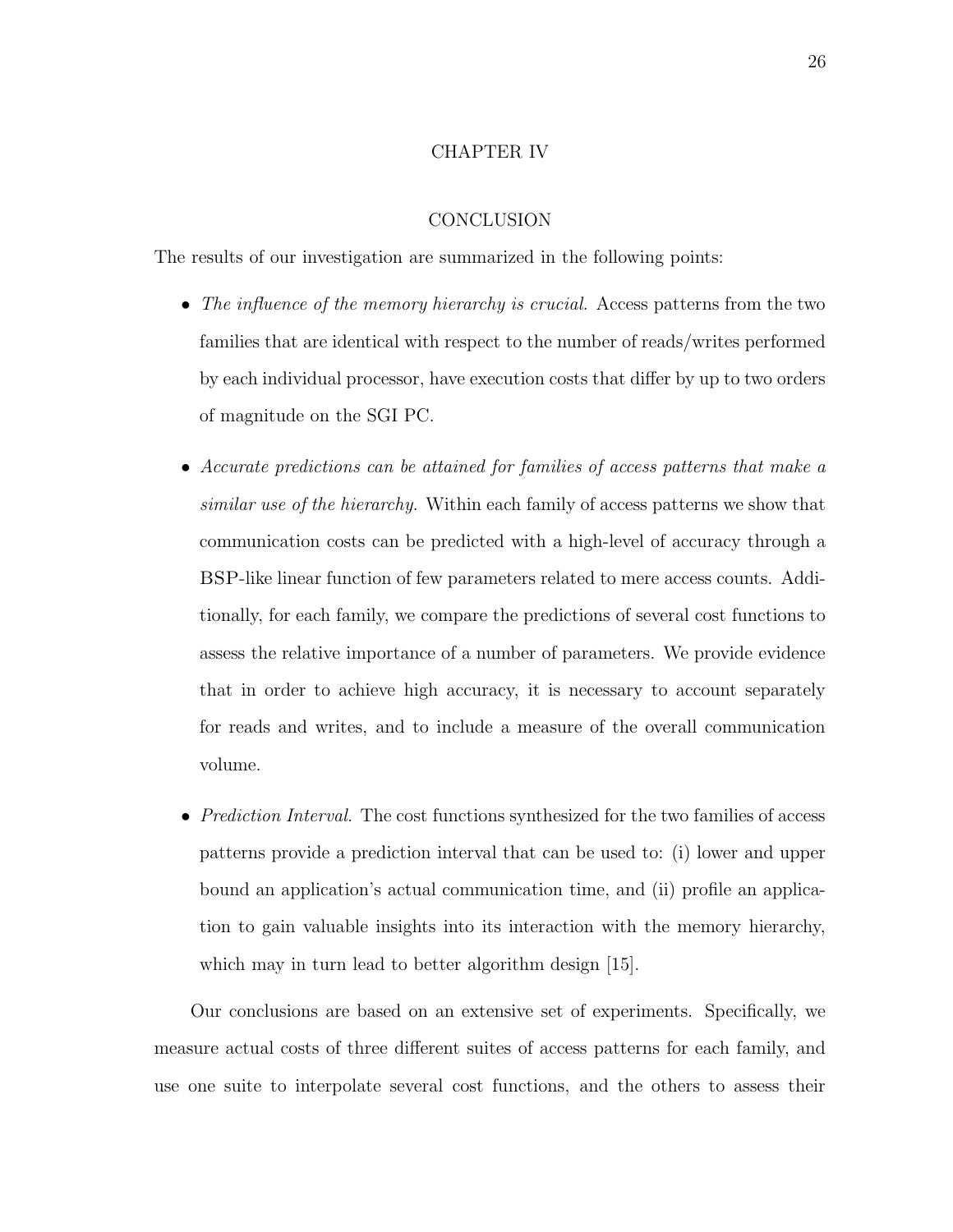predictive quality. This allows us to select two best functions (whose predictions are always within 5-7% of actual values), one for each family, and to use these functions to form the prediction interval. We also run a variety of communication patterns some of which are randomly generated while others arise in three different sorting algorithms. We verify that measured costs of these patterns always fall within the prediction interval, which provides evidence that the two families do indeed make extreme uses of the memory hierarchy. In addition, we illustrate the use of the prediction interval as a profiling tool to assess the influence of the memory hierarchy on the performance of the sorting algorithms.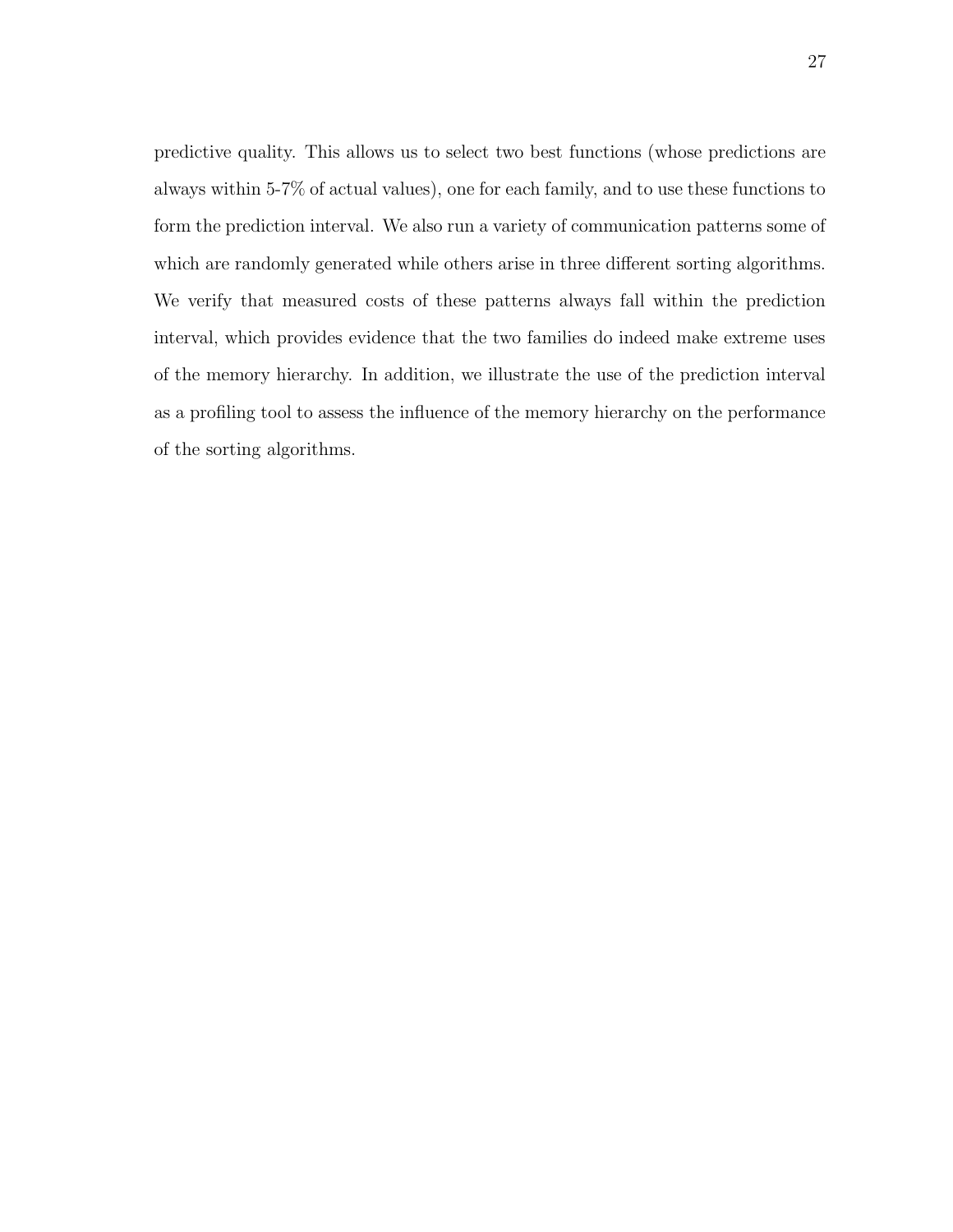#### REFERENCES

- [1] L. Valiant, "Bridging model for parallel computation," Comm. ACM, vol. 33, no. 8, pp. 103–111, 1990.
- [2] D. Culler, R. Karp, D. Patterson, A. Sahay, E. Santos, K. E. Schauser, R. Subramonian, and T. V. Eicken, "LogP: A practical model of computation," Comm. ACM, vol. 39, no. 11, pp. 78–85, 1996.
- [3] M. Goudreau, J. M. D. Hil, W. McColl, S. Rao, D. C. Stefanescu, T. Suel, and T. Tsantilas, "A proposal for the BSP worldwide standard library," Tech. Rep., Oxford University Computing Laboratory, 1996.
- [4] A. Bäumker, W. Dittrich, and F. Meyer auf der Heide, "Truly efficient parallel algorithms: c-optimal multisearch for an extension of the bsp model," in Proceedings 3rd European Symposium on Algorithms, 1995, pp. 17–30.
- [5] B. H. H. Juurlink and H. A. G. Wijshoff, "A quantitative comparison of parallel computation models," in Proc. ACM Symp. Par. Alg. Arch. (SPAA), 1996, pp. 13–24.
- [6] G. Bilardi, K. T. Herley, A. Pietracaprina, Geppino Pucci, and P. Spirakis, "BSP vs. LogP," in Proc. ACM Symp. Par. Alg. Arch. (SPAA), 1996, pp. 25–32.
- [7] P. B. Gibbons, Y. Matias, and V. Ramachandran, "Can a shared-memory model serve as a bridging-model for parallel computation?," in Proc. ACM Symp. Par. Alg. Arch. (SPAA), 1997, pp. 72–83.
- [8] G.E. Blelloch, P.B. Gibbons, Y. Mattias, and M. Zagha, "Accounting for memory bank contention and delay in high-bandwidth multiprocessors," IEEE Trans. Par. Dist. Sys., vol. 8, no. 9, pp. 943–958, 1997.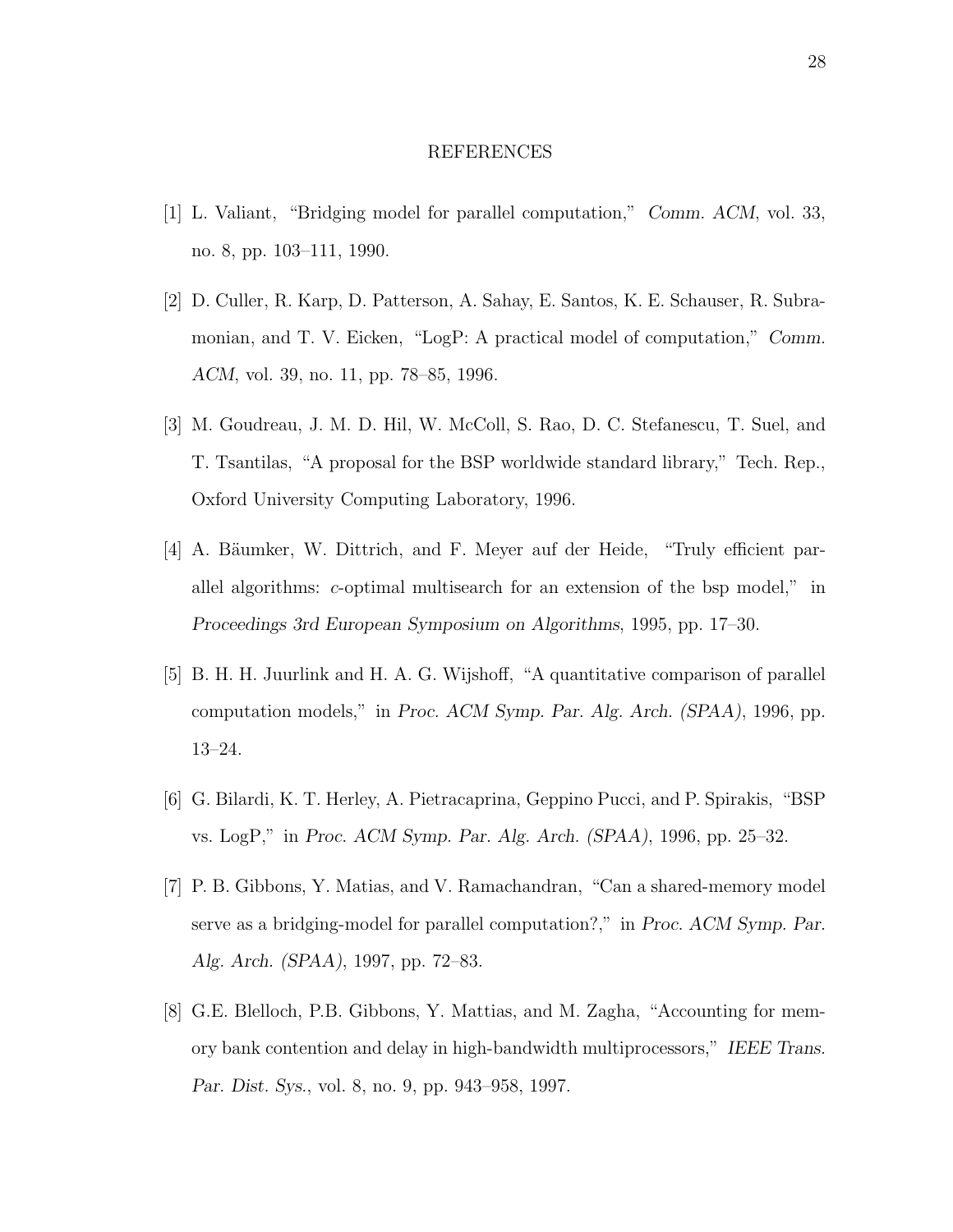- [9] Silicon Graphics Corporation, SGI Power Challenge: User's Guide, 1995.
- [10] NCSA, http://www.ncsa.uiuc.edu/SCD/Hardware/PCA/Doc/Arch.html, NCSA webpage for SGI Power Challenge – Architecture and Configuration.
- [11] G.A. Abandah and E.S. Davidson, "Characterizing distributed shared memory performance: A case study of the Convex SPP1000," IEEE Trans. Par. Dist. Sys., vol. 9, no. 2, pp. 206–216, 1998.
- [12] Y. Won and S. Sahni, "A balanced bin sort for hypercube multiprocessors," J. Supercomput., vol. 2, pp. 435–448, 1988.
- [13] T. Leighton, "Tight bounds on the complexity of parallel sorting," IEEE Trans. Comput., vol. c-34, no. 4, pp. 344–354, 1985.
- [14] G. E. Blelloch, C. E. Leiserson, B. M. Maggs, C. G. Plaxton, S. J. Smith, and M. Zagha, "A comparison of sorting algorithms for the Connection Machine CM-2," in Proc. ACM Symp. Par. Alg. Arch. (SPAA), 1991, pp. 3–16.
- [15] J. P. Singh, E. Rothberg, and A. Gupta, "Modeling communication in parallel algorithms: A fruitful interaction between theory and systems?," in Proc. ACM Symp. Par. Alg. Arch. (SPAA), 1994, pp. 189–199.